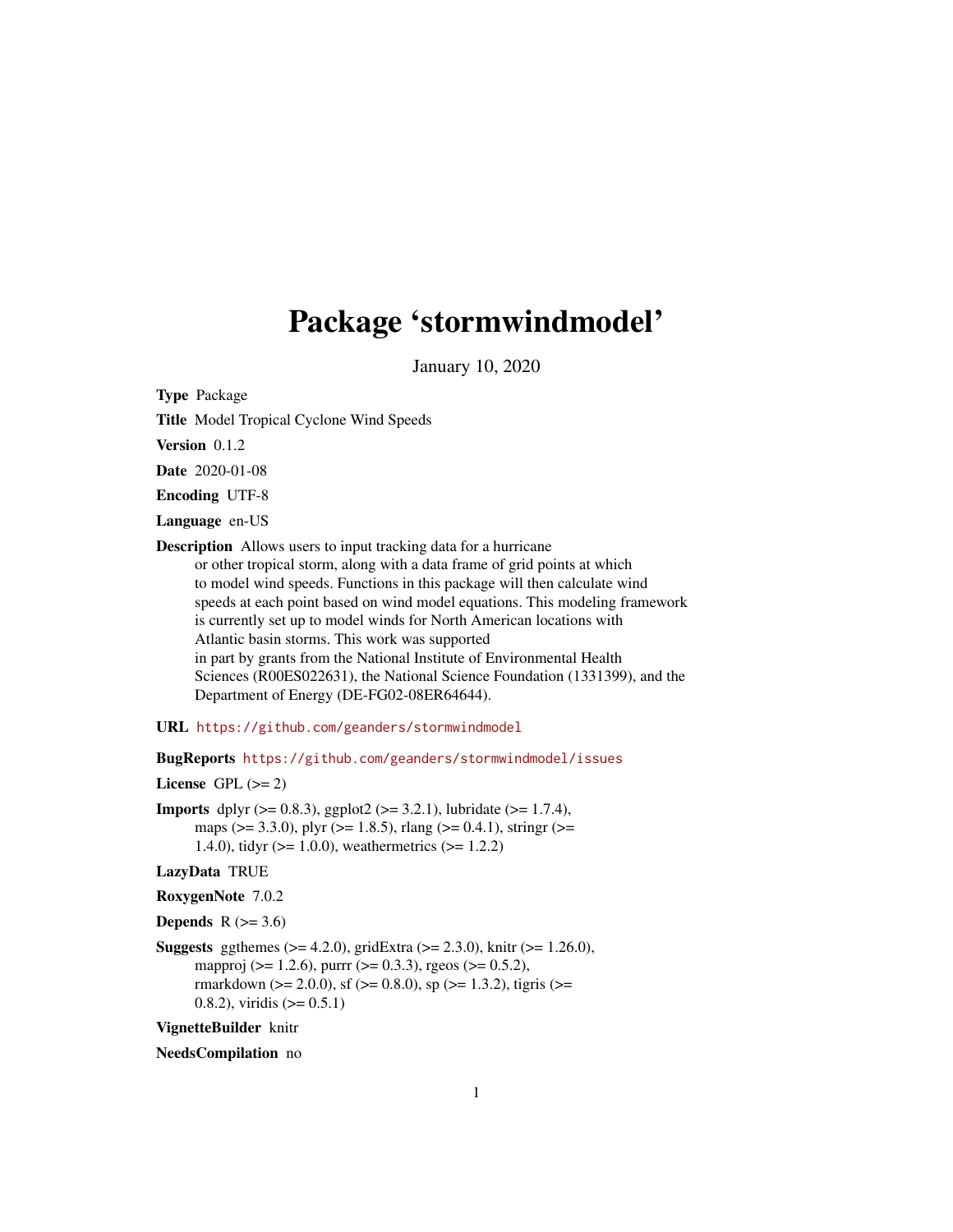Author Brooke Anderson [aut, cre], Andrea Schumacher [aut], Seth Guikema [aut], Steven Quiring [aut], Joshua Ferreri [aut], Andrea Staid [ctb], Michael Guo [ctb], Lei Ming [ctb], Laiyin Zhu [ctb]

Maintainer Brooke Anderson <br />brooke.anderson@colostate.edu>

Repository CRAN

Date/Publication 2020-01-10 05:00:02 UTC

## R topics documented:

| 3              |
|----------------|
| $\overline{4}$ |
| 5              |
| 6              |
| $\overline{7}$ |
| 8              |
| 9              |
| 10             |
| 11             |
| 12             |
| 13             |
| 14             |
| 14             |
| 16             |
| 16             |
| 17             |
| 18             |
| 19             |
| 20             |
| 20             |
| 21             |
| 22             |
| 23             |
| 23             |
| 24             |
| 25             |
| 26             |
| 28             |
| 29             |
| $-30$          |
| 31             |
| 31             |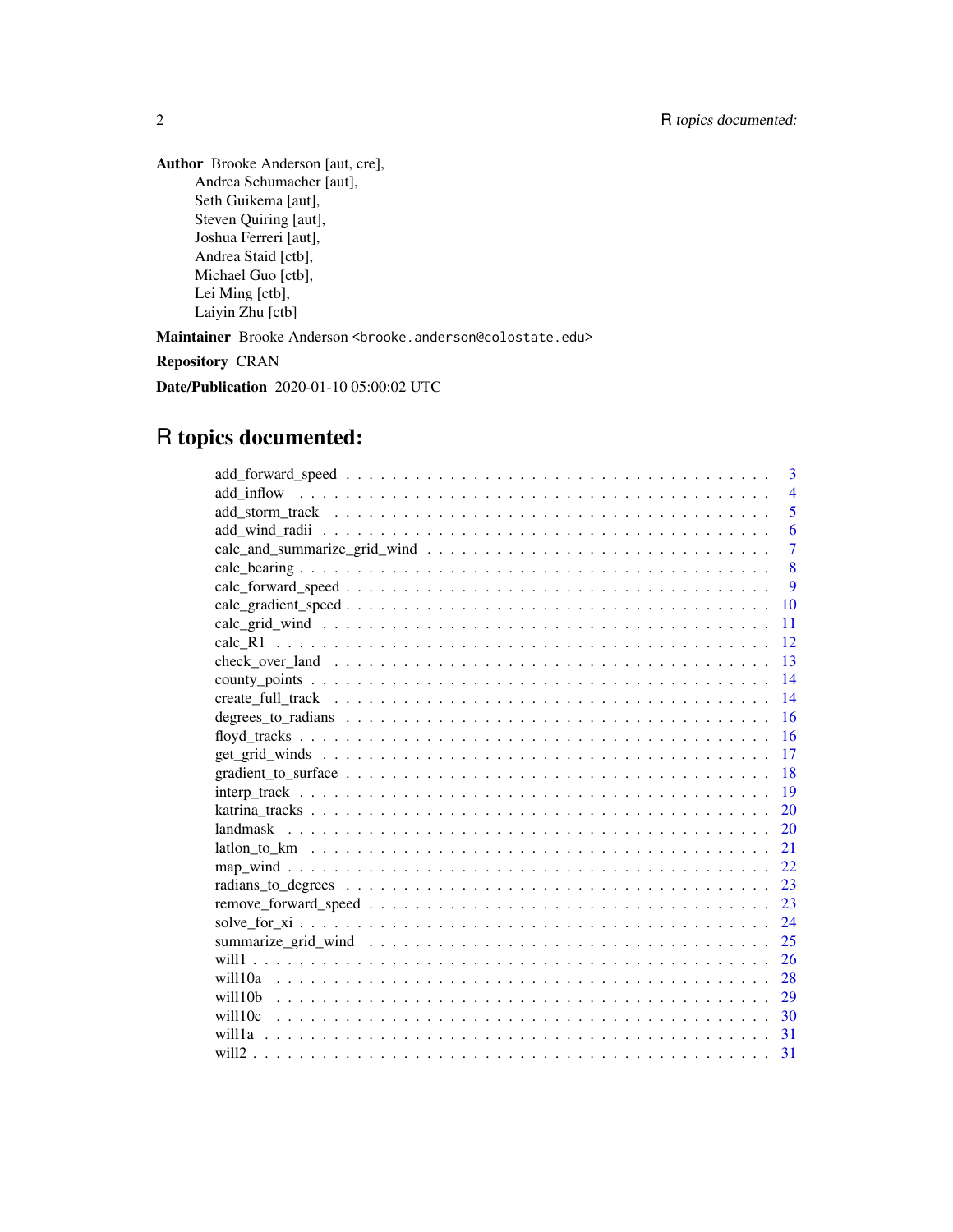## <span id="page-2-0"></span>add\_forward\_speed 3

add\_forward\_speed *Adds forward speed component to modeled surface wind*

#### Description

Adds the storm's forward speed component (i.e., motion asymmetery) back into the estimated surface wind speed at a grid point location after rotational winds have been modeled for the location.

## Usage

```
add_forward_speed(wind_sfc_sym, tcspd_u, tcspd_v, swd, cdist, Rmax)
```
## Arguments

| wind_sfc_sym | A numeric vector with maximum 10-meter 1-minute sustained wind with motion<br>asymmetry removed $(m / s)$ . |
|--------------|-------------------------------------------------------------------------------------------------------------|
| tcspd_u      | A numeric vector with the tropical cyclone speed, u-component $(m / s)$ .                                   |
| tcspd_v      | A numeric vector with the tropical cyclone speed, v-component $(m / s)$ .                                   |
| swd          | A numeric vector with surface wind direction (in degrees).                                                  |
| cdist        | A numeric vector giving radius (in kilometers) from the storm center to the<br>location being modeled.      |
| Rmax         | A numeric vector giving the radius to maximum winds (in kilometers) for the<br>tropical storm.              |

#### Details

This function uses equation 12 from Phadke et al. (2003).

## Value

A numeric vector giving asymmetric surface windspeed (m / s) at the location being modeled.

## References

Phadke AC, Martino CD, Cheung KF, and Houston SH. 2003. Modeling of tropical cyclone winds and waves for emergency management. Ocean Engineering 30(4):553-578.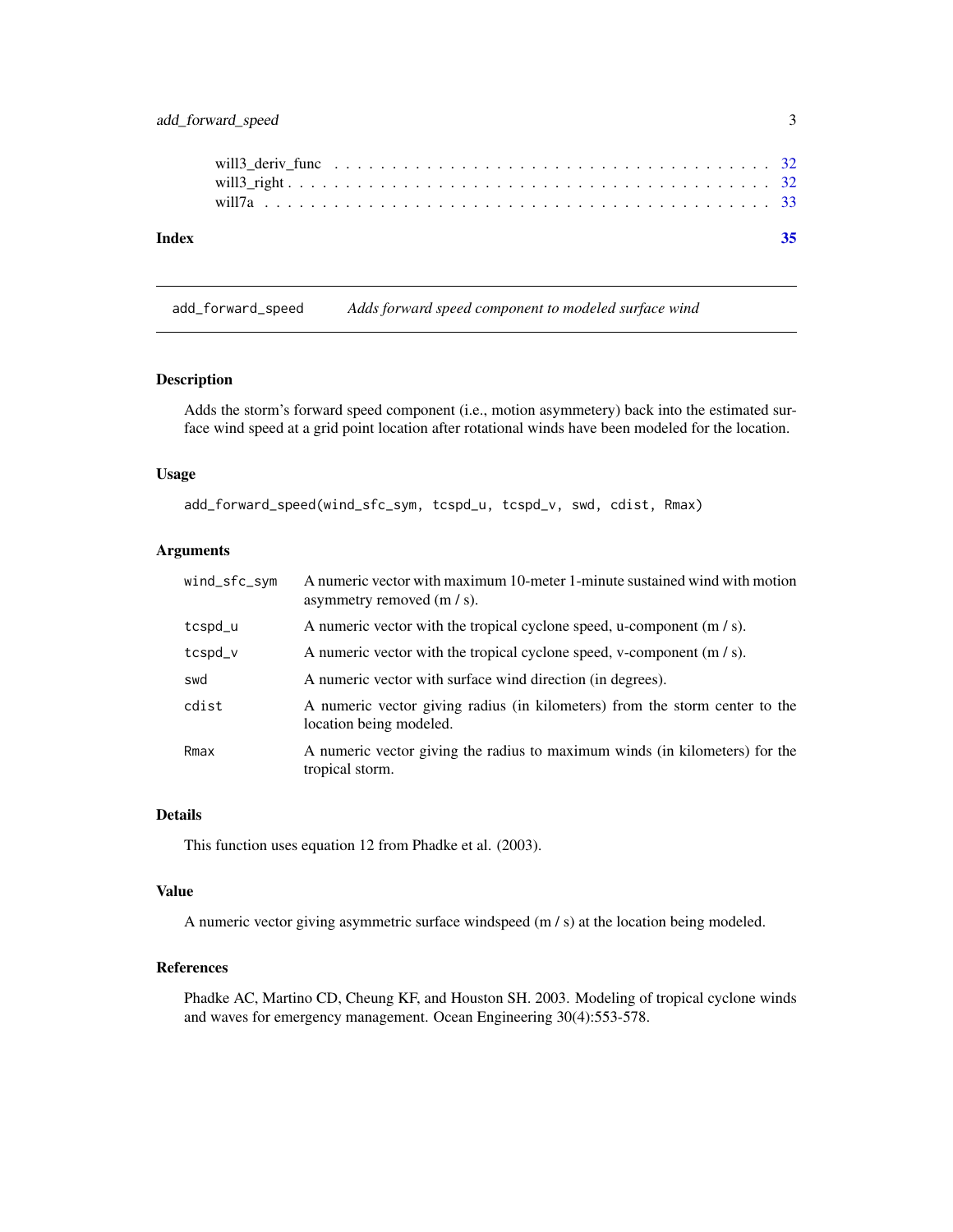<span id="page-3-0"></span>

This function adds an inflow angle to the angle of the wind direction. It calculates an inflow angle as a function of the distance from the storm center to a location (Phadke et al. 2003), and then adds 20 degrees to this inflow angle to account for the location being over land rather than over water.

#### Usage

add\_inflow(gwd, cdist, Rmax)

## Arguments

| gwd   | A numeric vector giving direction of gradient wind at a location, in degrees.<br>Due east is 0 degrees, due north 90 degrees, etc. |
|-------|------------------------------------------------------------------------------------------------------------------------------------|
| cdist | A numeric vector giving radius (in kilometers) from the storm center to the<br>location being modeled.                             |
| Rmax  | A numeric vector giving the radius to maximum winds (in kilometers) for the<br>tropical storm.                                     |

## Details

This function uses equations 11a-c from Phadke et al. (2003).

#### Value

Numeric vector with the gradient wind direction (in degrees), adjusted with an inflow angle appropriate for being over land and for the location's distance from the storm's center.

#### Note

This function is only appropriate for modeling wind speeds for locations that are over land.

## References

Phadke AC, Martino CD, Cheung KF, and Houston SH. 2003. Modeling of tropical cyclone winds and waves for emergency management. Ocean Engineering 30(4):553-578.

#### Examples

 $add\_inflow(gwd = 160, cdist = 100, Rmax = 20)$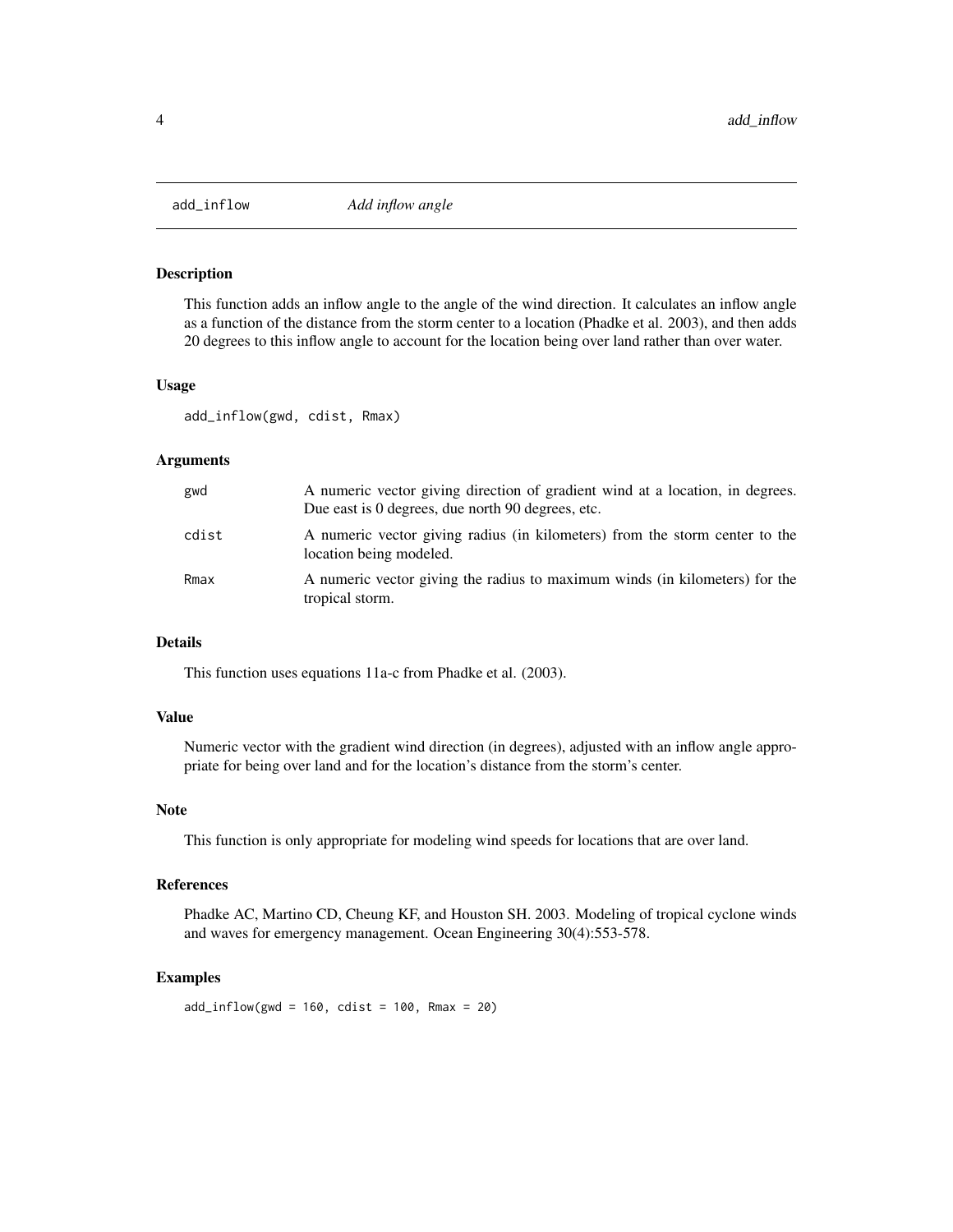<span id="page-4-0"></span>add\_storm\_track *Plot Atlantic basin hurricane tracks*

## Description

Plot the tracks of a selected tropical storm to a map of modeled wind speed.

## Usage

```
add_storm_track(
  storm_tracks,
 plot_object,
 plot_points = FALSE,
 alpha = 1,
  color = "firebrick"
)
```
## Arguments

| storm_tracks | A data frame with best tracks data for the storm track you would like to add.<br>See the example floyd_tracks data for an example of the required format.<br>This dataset must include columns for date (date-time of the track observation),<br>latitude, and longitude. |
|--------------|---------------------------------------------------------------------------------------------------------------------------------------------------------------------------------------------------------------------------------------------------------------------------|
| plot_object  | NULL or the name of a ggplot object to use as the underlying plot object (e.g.,<br>the output from a call to map_wind)                                                                                                                                                    |
| plot_points  | TRUE / FALSE indicator of whether to include points, as well as lines, when<br>plotting the hurricane tracks.                                                                                                                                                             |
| alpha        | Numerical value designating the amount of transparency to use for plotting<br>tracks.                                                                                                                                                                                     |
| color        | Character string giving the color to use to plot the tracks.                                                                                                                                                                                                              |

## Value

A ggplot object that includes a line with the track of a given tropical storm. This object can be printed directly or added on to with other ggplot commands.

## Examples

```
## Not run:
library(ggplot2)
data("county_points")
data("floyd_tracks")
grid_winds_floyd <- get_grid_winds(hurr_track = floyd_tracks,
                                   grid_df = county_points)
floyd_map <- map_wind(grid_winds_floyd, value = "vmax_sust",
                      wind_metric = "knots") +
             ggtitle("Maximum sustained wind speeds")
```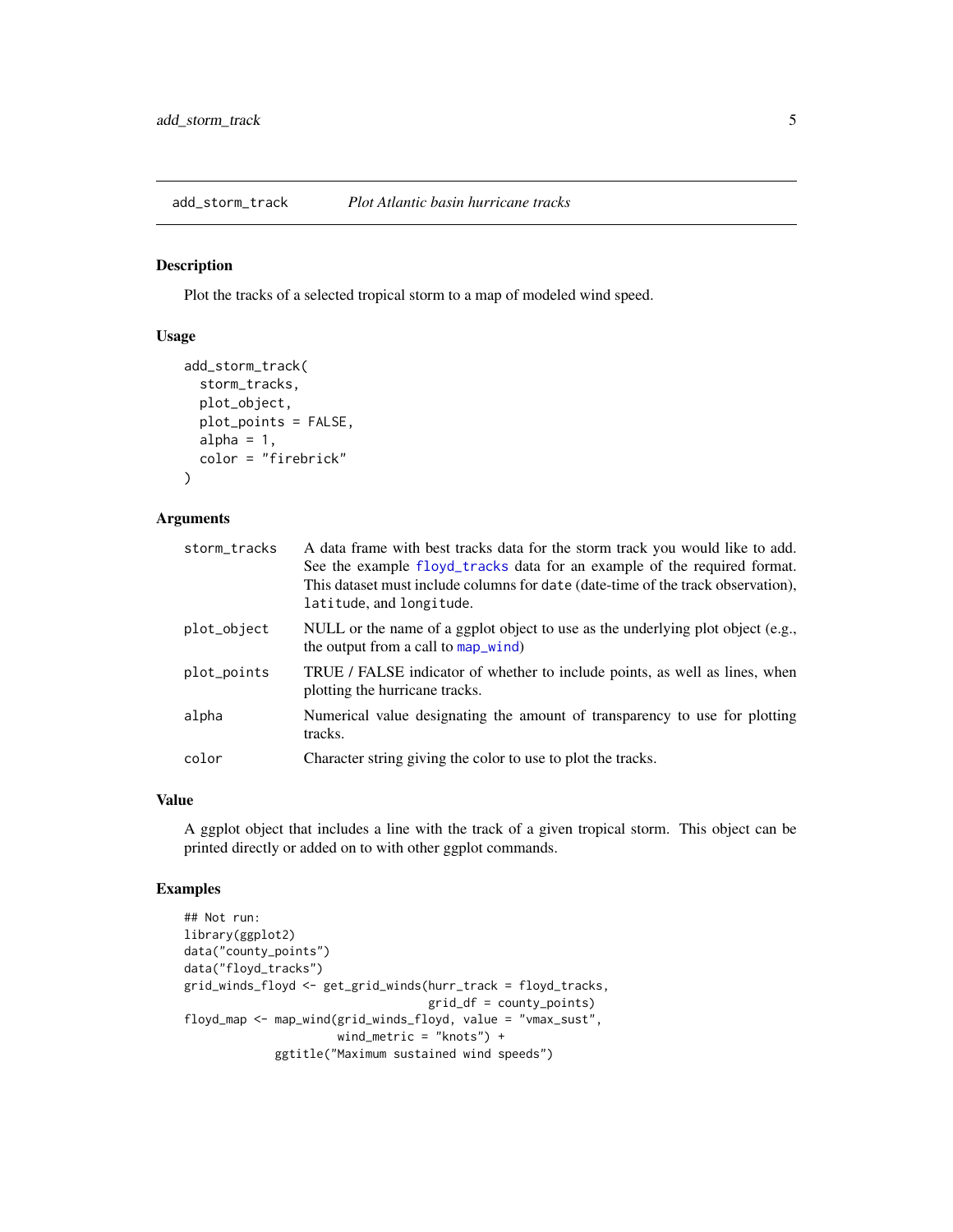<span id="page-5-0"></span>6 add\_wind\_radii

```
add_storm_track(floyd_tracks, plot_object = floyd_map)
## End(Not run)
```
<span id="page-5-1"></span>add\_wind\_radii *Add Willoughby inputs and parameters*

#### **Description**

Calculates a number of inputs and parameters needed for the Willoughby model for each observation of a storm track. This function intakes an inputed storm track and calculates these parameters for each observation in the storm tracks.These inputs and parameters are later used to model wind speed at each grid point for every observation.

#### Usage

add\_wind\_radii(full\_track = create\_full\_track())

## Arguments

full\_track A dataframe with interpolated hurricane track data, as created by [create\\_full\\_track](#page-13-1). This dataframe must have the following columns:

- date: Date-time, in POSIXct format and UTC time zone
- tclat: Latitude (decimal degree)
- tclon: Longitude (decimal degrees), expressed as positive values (this model assumes all longitudes will be in the Western hemisphere)
- vmax: Maximum 10-meter sustained wind speed (m / s)

## Value

The input dataset, but with columns added for the Willoughby parameters for every observations. Added columns include:

- tcdir: The bearing of the storm, in degrees, with 0 degrees indicating the storm is moving due east, 90 degrees indicating the storm is moving due north, etc.
- tcspd\_u,tcspd\_v: The u- and v-components of the forward speed of the storm, in meters per second
- vmax\_gl: The maximum gradient-level 1-minute sustained wind, in m / s
- Rmax: The radius to maximum winds, in kilometers
- X1,n,A,R1,R2: Parameters needed for the Willoughby wind model

## References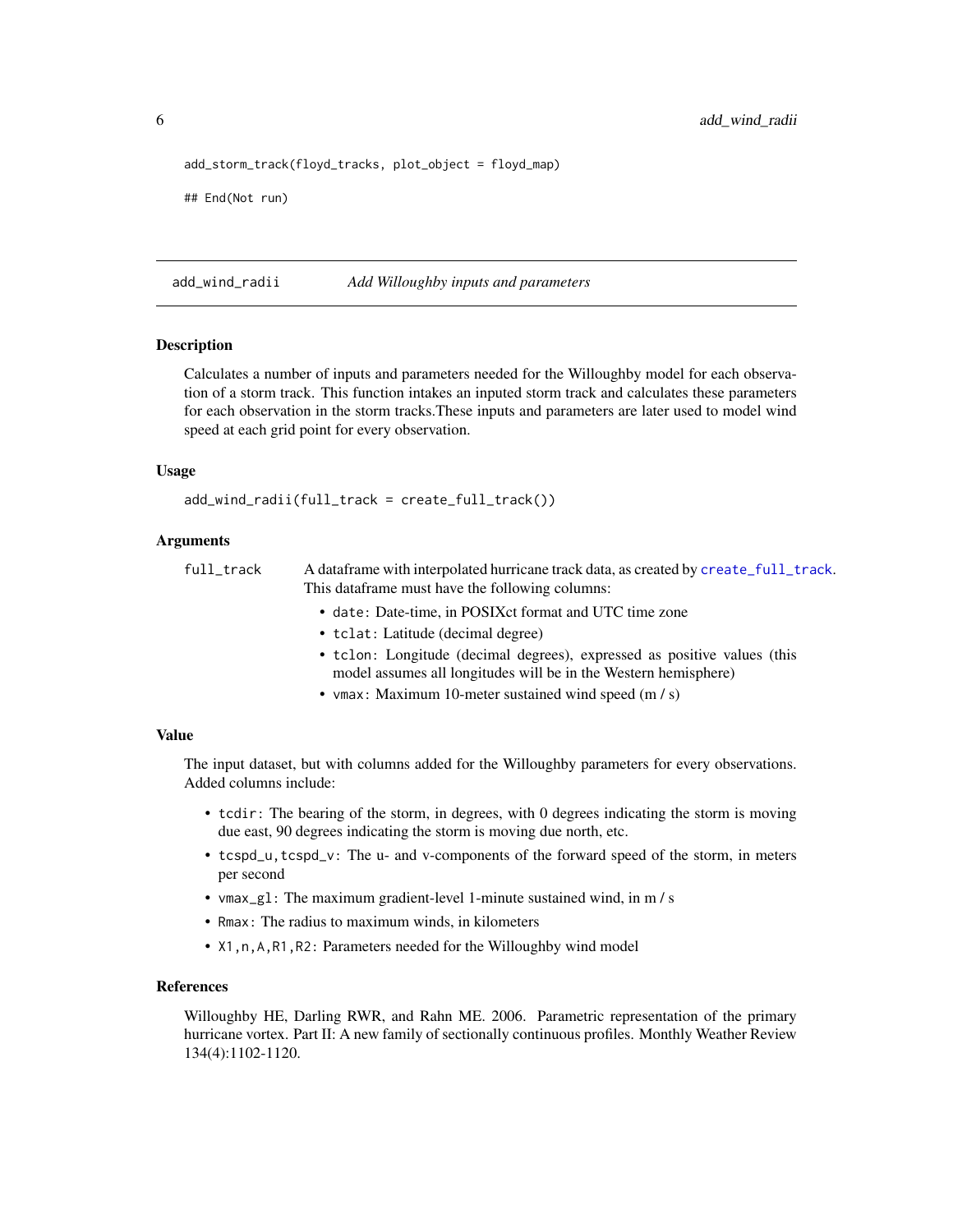## <span id="page-6-0"></span>Examples

```
## Not run:
data("floyd_tracks")
full_track <- create_full_track(hurr_track = floyd_tracks)
with_wind_radii <- add_wind_radii(full_track = full_track)
head(with_wind_radii)
```
## End(Not run)

calc\_and\_summarize\_grid\_wind

*Calculate and summarize grid winds*

#### Description

This function combines the [calc\\_grid\\_wind](#page-10-1) and [summarize\\_grid\\_wind](#page-24-1) functions so they can be run jointly in the overall [get\\_grid\\_winds](#page-16-1) function. This function calculates wind characteristics at just one location. Within the package, the function used within another function ([get\\_grid\\_winds](#page-16-1)) to model wind speeds at all grid locations.

## Usage

```
calc_and_summarize_grid_wind(
  grid_point = stormwindmodel::county_points[1, ],
  with_wind_radii = add\_wind\_radii(),
  tint = 0.25,
  gust_duration_cut = 20,
  sust_duration_cut = 20
\lambda
```
#### Arguments

| grid_point        | A one-row dataframe with the grid id, latitude, and longitude for a single loca-<br>tion for which you want to model winds.                                                                                                                    |
|-------------------|------------------------------------------------------------------------------------------------------------------------------------------------------------------------------------------------------------------------------------------------|
| with_wind_radii   |                                                                                                                                                                                                                                                |
|                   | A data frame of storm tracks, including inputs and parameters for the Willoughby<br>wind model, as created by add_wind_radii.                                                                                                                  |
| tint              | Interval (in hours) to which to interpolate the tracks. The default is 0.25 (i.e., 15<br>minutes).                                                                                                                                             |
| gust_duration_cut |                                                                                                                                                                                                                                                |
|                   | The wind speed, in meters per second, to use as a cutoff point for determining<br>the duration of gust winds. The function will calculate the minutes during the<br>storm when surface-level gust winds were above this speed at the location. |
| sust_duration_cut |                                                                                                                                                                                                                                                |
|                   | The wind speed, in meters per second, to use as a cutoff point for determining<br>the duration of gust winds. The function will calculate the minutes during the<br>storm when surface-level gust winds were above this speed at the location. |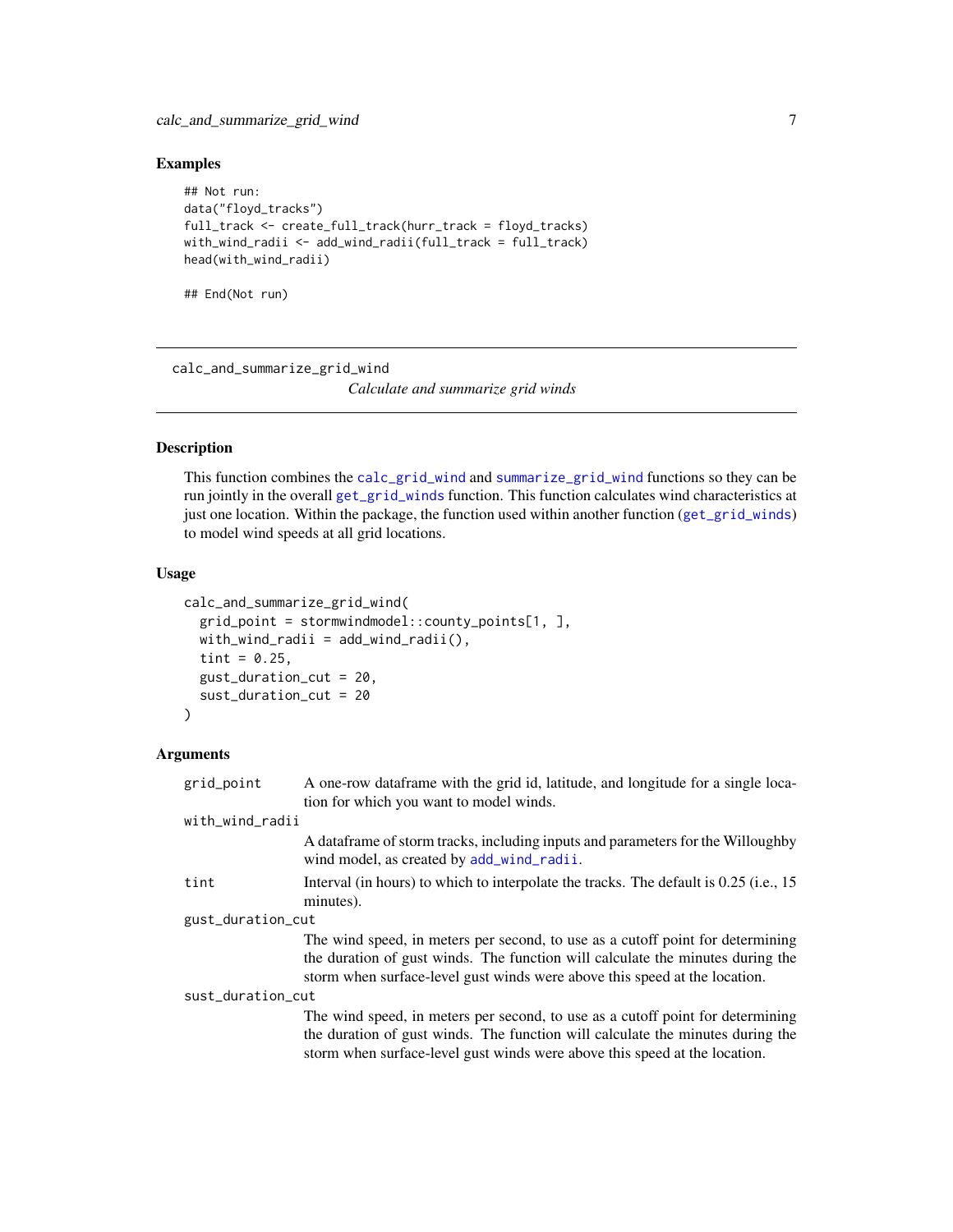<span id="page-7-0"></span>Returns a one-row matrix with wind characteristics for a single location. The wind characteristics given are:

- vmax\_gust: Maximum value of surface-level (10 meters) gust winds, in meters per second, over the length of the storm at the given location
- vmax\_sust: Maximum value of surface-level (10 meters) sustained winds, in meters per second, over the length of the storm at the given location
- gust\_dur: Length of time, in minutes, that surface-level gust winds were above a specified speed (default is 20 m / s)
- sust\_dur: Length of time, in minutes, that surface-level sustained winds were above a specified speed (default is 20 m / s)

## Examples

```
## Not run:
library(dplyr)
data(county_points)
data("floyd_tracks")
full_track <- create_full_track(hurr_track = floyd_tracks, tint = 0.25)
with_wind_radii <- add_wind_radii(full_track = full_track)
grid_point <- county_points %>% filter(gridid == "37055")
grid_wind_summary <- calc_and_summarize_grid_wind(grid_point = grid_point,
   with_wind_radii = with_wind_radii, gust_duration_cut = 15,
   sust_duration_cut = 15)
```
## End(Not run)

calc\_bearing *Calculate bearing from one location to another*

#### **Description**

Calculates the bearing of a second location, as seen from the first location, based on latitude and longitude coordinates for both locations.

#### Usage

```
calc_bearing(tclat_1, tclon_1, tclat_2, tclon_2)
```
#### Arguments

| tclat_1 | A numeric vector giving latitude of the first location (degrees)                                                                                             |
|---------|--------------------------------------------------------------------------------------------------------------------------------------------------------------|
| tclon 1 | A numeric vector giving longitude of the first location (degrees). This value<br>should be expressed as a positive value for Western hemisphere longitudes.  |
| tclat 2 | A numeric vector giving latitude of the second location (degrees)                                                                                            |
| tclon 2 | A numeric vector giving longitude of the second location (degrees). This value<br>should be expressed as a positive value for Western hemisphere longitudes. |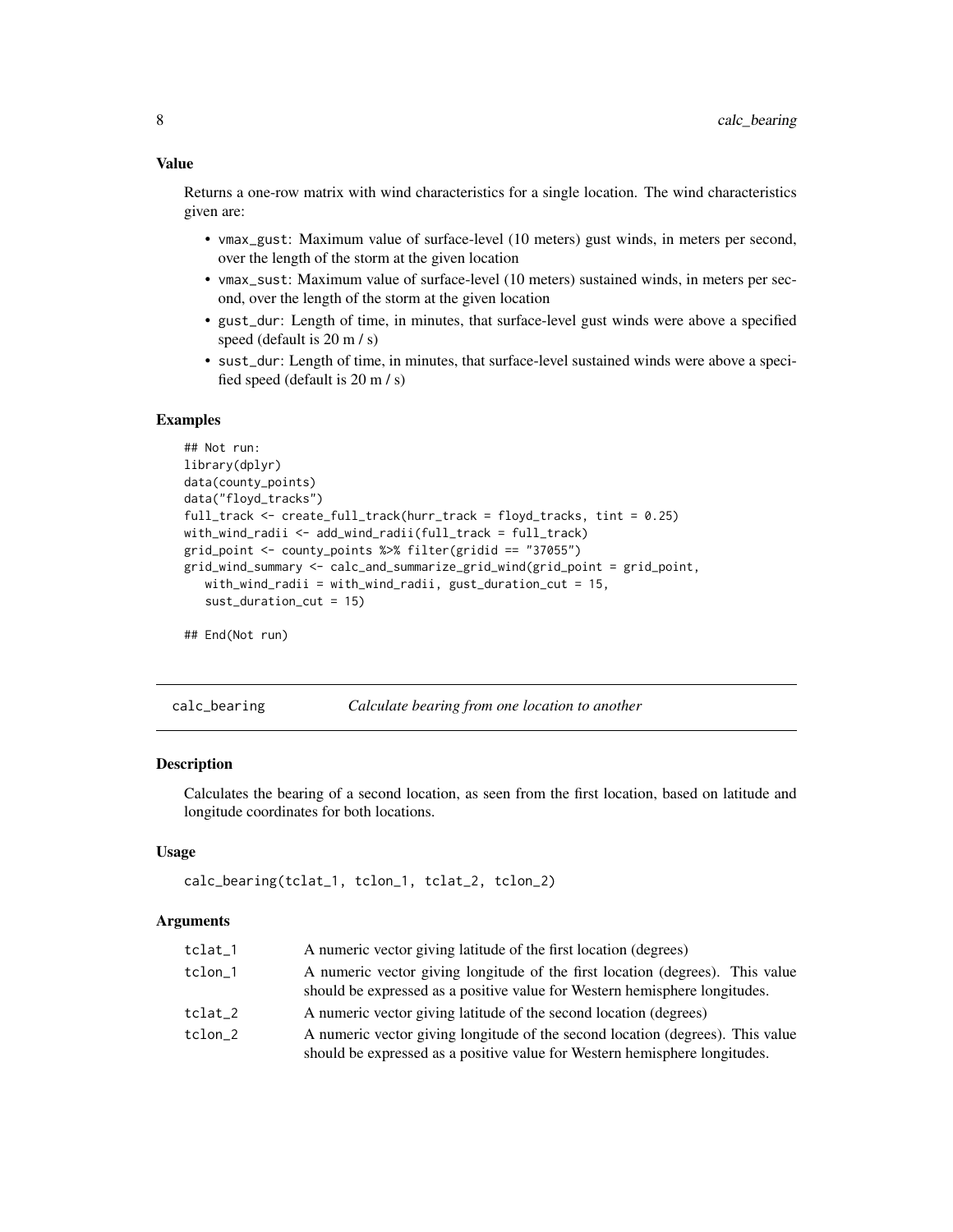## <span id="page-8-0"></span>Details

This function uses the following equations to calculate the bearing from one latitude-longitude pair to another:

$$
S = \cos(\phi_2) * \sin(L_1 - L_2)
$$

$$
C = cos(\phi_1) * sin(\phi_2) - sin(\phi_1) * cos(\phi_2) * cos(L_1 - L_2)
$$

$$
\theta = \operatorname{atan2}(S, C) * \frac{180}{\pi} + 90
$$

where:

- $\phi_1$ : Latitude of first location, in radians
- $L_1$ : Longitude of first location, in radians
- $\phi_2$ : Latitude of second location, in radians
- $\bullet$   $L_2$ : Longitude of second location, in radians
- $S, C$ : Intermediary results
- $\bullet$   $\theta$ : Direction of the storm movement, in degrees

In cases where this equation results in values below 0 degrees or above 360 degrees, the function applies modular arithmetic to bring the value back within the 0–360 degree range.

## Value

A numeric vector giving the direction of the second location from the first location, in degrees. A direction of 0 degrees indicates the second location is due east of the first, 90 degrees indicates the second location is due north of the first, etc.

calc\_forward\_speed *Calculate storm's forward speed*

#### Description

This storm takes two storm locations and their observations times and calculates the average speed of the storm between the two observations.

#### Usage

```
calc_forward_speed(tclat_1, tclon_1, time_1, tclat_2, tclon_2, time_2)
```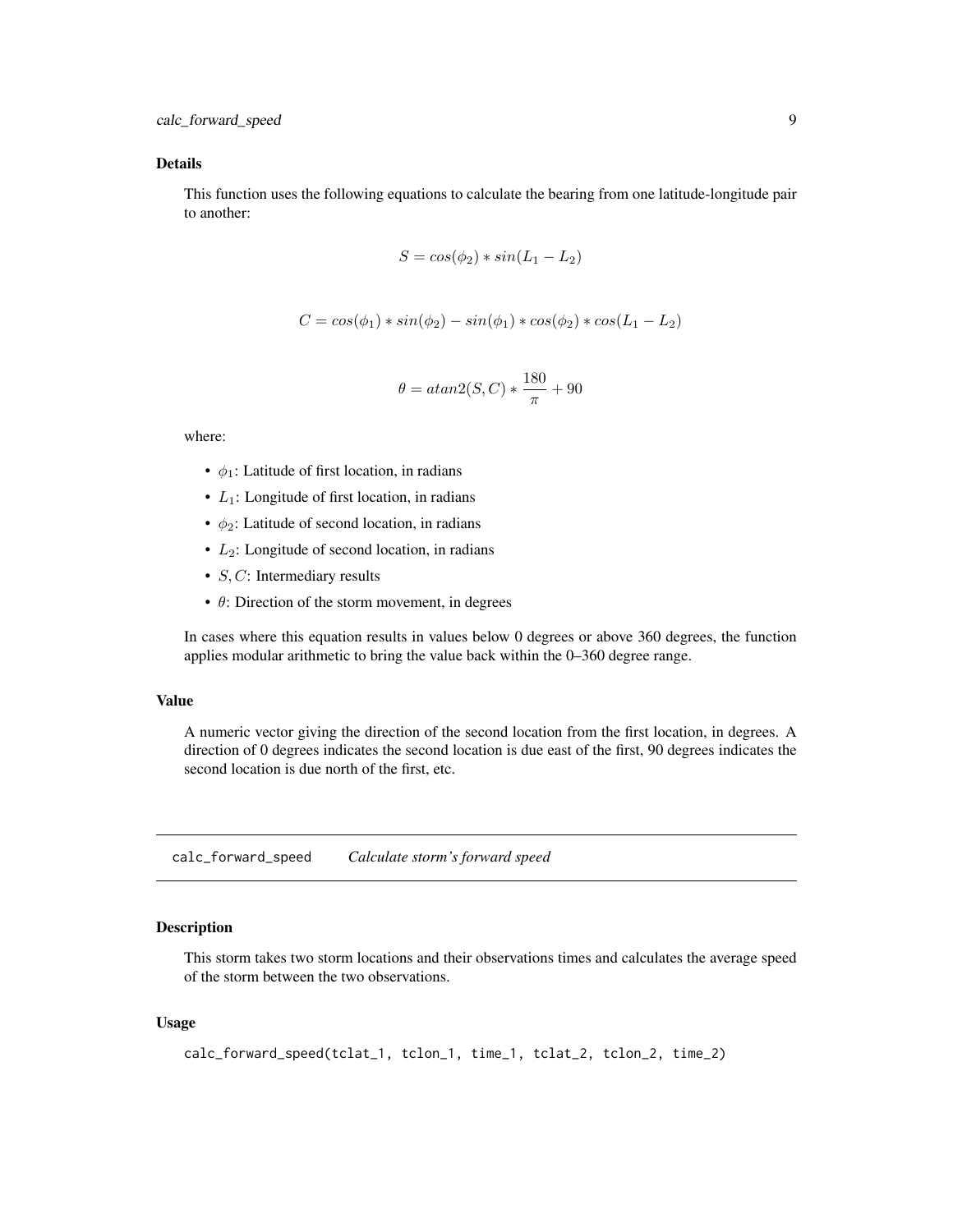#### <span id="page-9-0"></span>Arguments

| tclat_1 | A numeric vector giving latitude of the first location (degrees)                                                                                             |
|---------|--------------------------------------------------------------------------------------------------------------------------------------------------------------|
| tclon_1 | A numeric vector giving longitude of the first location (degrees). This value<br>should be expressed as a positive value for Western hemisphere longitudes.  |
| time_1  | A date-time vector giving the time of the first observation.                                                                                                 |
| tclat_2 | A numeric vector giving latitude of the second location (degrees)                                                                                            |
| tclon_2 | A numeric vector giving longitude of the second location (degrees). This value<br>should be expressed as a positive value for Western hemisphere longitudes. |
| time 2  | A date-time vector giving the time of the second observation.                                                                                                |

## Value

A numeric vector with the average forward speed of the storm between the two observations, in meters per second.

calc\_gradient\_speed *Convert symmetric surface wind to gradient wind.*

#### Description

Converts maximum 10-m 1-minute symmetric sustained wind speed to gradient wind speed. The conversion factor depends on whether the storm is over land or water.

## Usage

calc\_gradient\_speed(vmax\_sfc\_sym, over\_land)

## Arguments

| vmax_sfc_sym | A numeric vector of 1-minute sustained wind speed at 10 meters, with motion |
|--------------|-----------------------------------------------------------------------------|
|              | asymmetry removed $(m / s)$ .                                               |
| over land    | TRUE / FALSE of whether the storm is over land (TRUE) or water (FALSE).     |

## Details

This function uses the following conversion:

$$
V_{max,G} = \frac{V_{max,sym}}{f_r}
$$

where:

- $V_{max,G}$ : Max gradient-level 1-min sustained wind (m / s)
- $V_{max,sym}$ : Max 10-m 1-min sustained wind with motion asymmetry removed (m / s)
- $f_r$ : Reduction factor (see below)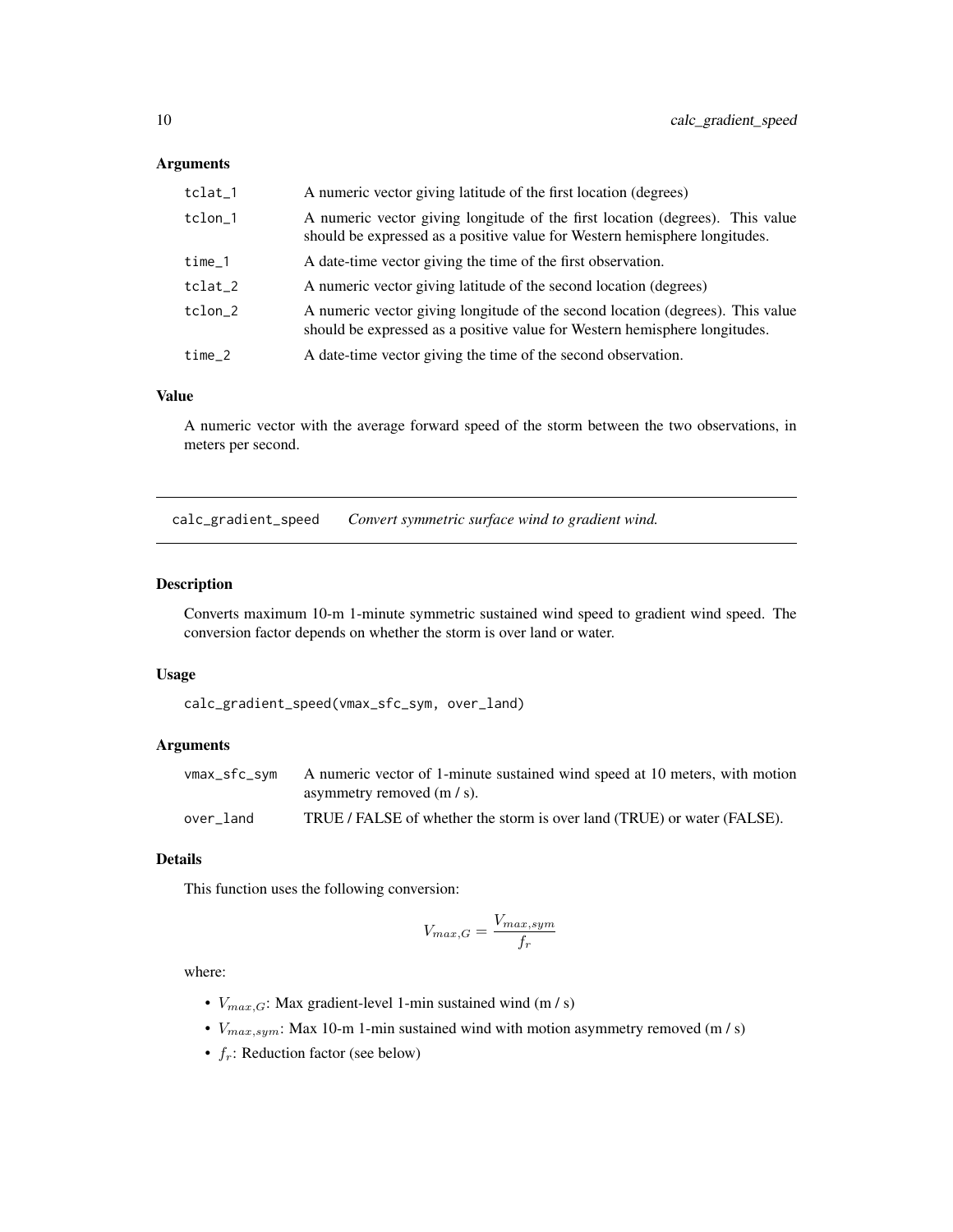<span id="page-10-0"></span>The function uses a reduction factor based on Figure 3 in Knaff et al., 2011. If over water and within 100 kilometers of the storm's center, the ratio of gradient wind speed to surface wind speed is assumed to be 0.90. If over land, this reduction factor is reduced by  $20\%$  (0.9  $*$  0.8 = 0.72).

For this calculation, we assume that the radius of maximum wind for all storms is 100 kilometers or smaller (in the code, we do not calculate  $R_{max}$  until after we estimate gradient wind speed from surface wind speed, so we don't have that storm-specific estimate to use here).

#### Value

A numeric vector with maximum gradient-level 1-min wind speed (m / s).

#### References

Knaff JA, DeMaria M, Molenar DA, Sampson CR, and Seybold MG. 2011. An automated, objective, multiple-satellite-platform tropical cyclone surface wind speed analysis. Journal of Applied Meteorology and Climatology 50(10):2149-2166

<span id="page-10-1"></span>calc\_grid\_wind *Calculate wind speed at grid points*

#### Description

Uses the Willoughby wind model (Willoughby et al. 2006) to calculate wind speed at a grid point location. This function calculates a wind time series at just one location.

#### Usage

```
calc_grid_wind(
  grid_point = stormwindmodel::county_points[1, ],
  with_wind_radii = add\_wind\_radii())
```
## Arguments

| grid_point | A one-row dataframe with the grid id, latitude, and longitude for a single loca- |
|------------|----------------------------------------------------------------------------------|
|            | tion for which you want to model winds.                                          |

with\_wind\_radii

A dataframe of storm tracks, including inputs and parameters for the Willoughby wind model, as created by [add\\_wind\\_radii](#page-5-1).

#### Value

A dataframe with date (date) and modeled wind speed (windspeed, in m / s) at the grid point location for all storm observations.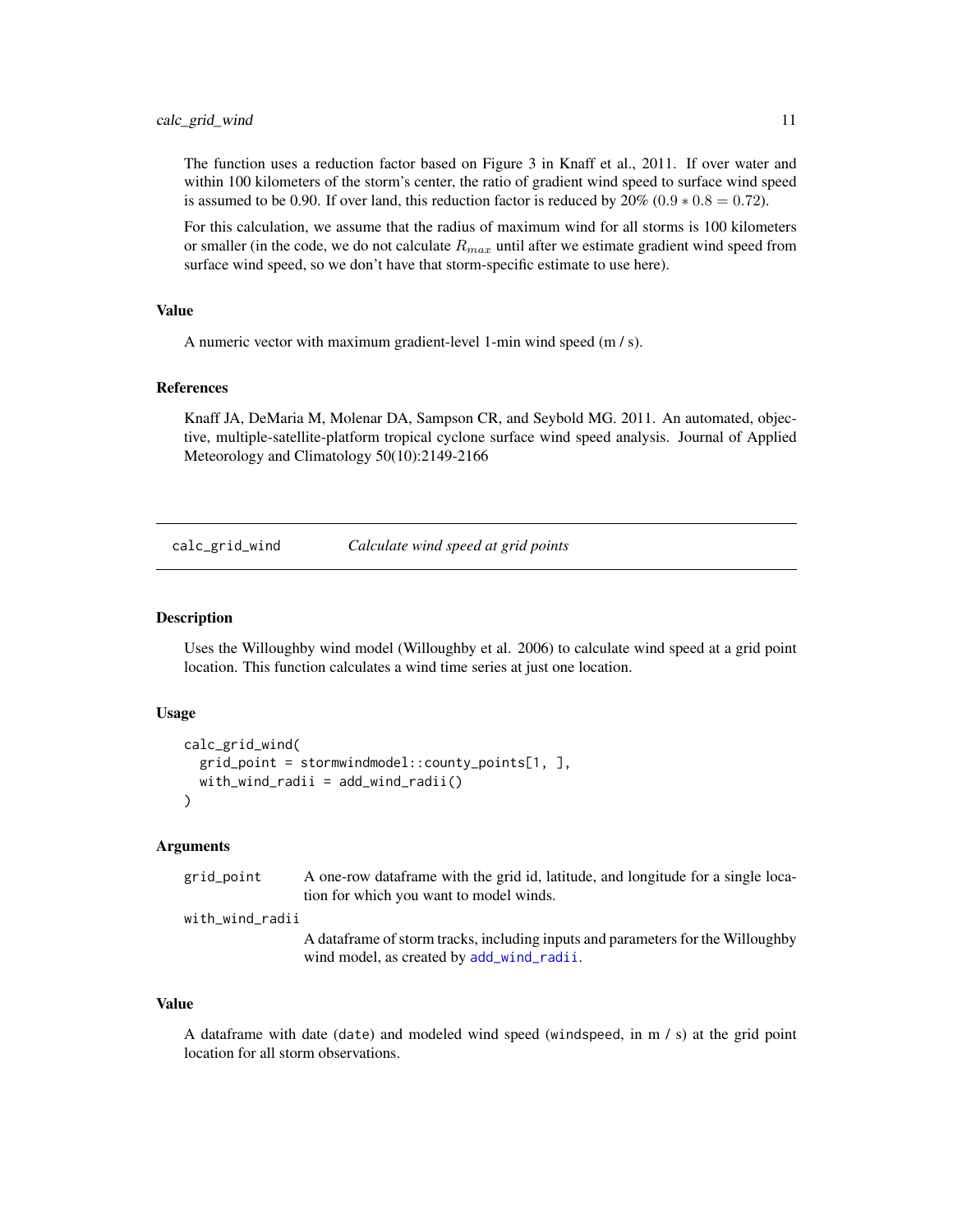#### <span id="page-11-0"></span>References

Knaff JA, DeMaria M, Molenar DA, Sampson CR, and Seybold MG. 2011. An automated, objective, multiple-satellite-platform tropical cyclone surface wind speed analysis. Journal of Applied Meteorology and Climatology 50(10):2149-2166

Phadke AC, Martino CD, Cheung KF, and Houston SH. 2003. Modeling of tropical cyclone winds and waves for emergency management. Ocean Engineering 30(4):553-578.

Willoughby HE, Darling RWR, and Rahn ME. 2006. Parametric representation of the primary hurricane vortex. Part II: A new family of sectionally continuous profiles. Monthly Weather Review 134(4):1102-1120.

#### Examples

```
## Not run:
data("floyd_tracks")
data("county_points")
full_track <- create_full_track(hurr_track = floyd_tracks)
with_wind_radii <- add_wind_radii(full_track = full_track)
wind_grid <- calc_grid_wind(grid_point = county_points[1, ],
                            with_wind_radii = with_wind_radii)
head(wind_grid)
```
## End(Not run)

calc\_R1 *Calculate radius to start of transition region*

#### Description

Once you've solved for  $\xi$ , this function uses this value and the estimated  $R_{max}$  to determine R1, the radius from the storm center to the start of the transition region.

#### Usage

calc\_R1(Rmax, xi)

#### Arguments

| Rmax | Numeric vector of the radius at which the maximum wind occurs, in kilometers |
|------|------------------------------------------------------------------------------|
| хi   | A numeric value with the $\xi$ value determined by solve_for_xi              |

#### Details

This function is calculating the equation:

$$
R_1 = R_{max} - \xi(R_2 - R_1)
$$

where: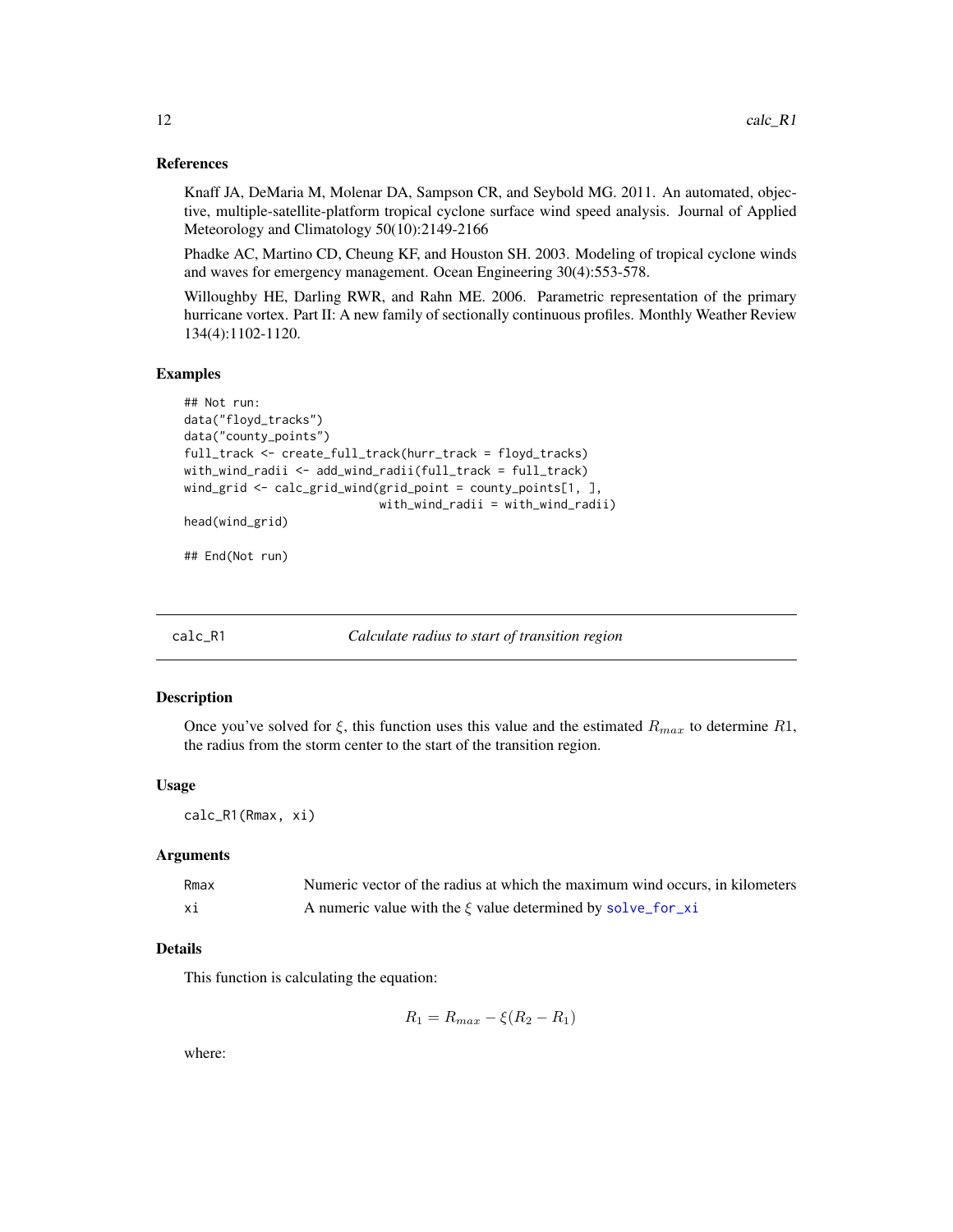- <span id="page-12-0"></span>•  $R_1$ : A parameter for the Willoughby wind model (radius to start of transition region)
- $R_{max}$ : Radius (in kilometers) to highest winds
- $R_2 R_1$ : Width of the transition region. This is assumed to be 25 kilometers if  $R_{max}$  is greater than 20 kilometers and 15 kilometers otherwise.

## Value

A numeric vector with the estimated value of  $R_1$ , a parameter required for the Willoughby wind model.

#### References

Willoughby HE, Darling RWR, and Rahn ME. 2006. Parametric representation of the primary hurricane vortex. Part II: A new family of sectionally continuous profiles. Monthly Weather Review 134(4):1102-1120.

check\_over\_land *Determine if storm is over land or water*

#### Description

Determines if the storm is over land or water at its observed location. This function finds the closest grid point in the [landmask](#page-19-1) dataframe, then checks if that grid point is over land or water.

#### Usage

check\_over\_land(tclat, tclon)

#### Arguments

| tclat | Numeric vector of the absolute value of latitude, in degrees. |
|-------|---------------------------------------------------------------|
| tclon | Numeric vector of the absolute value of latitude, in degrees. |

## Value

A logical vector of whether the storm is over land (TRUE) or water (FALSE)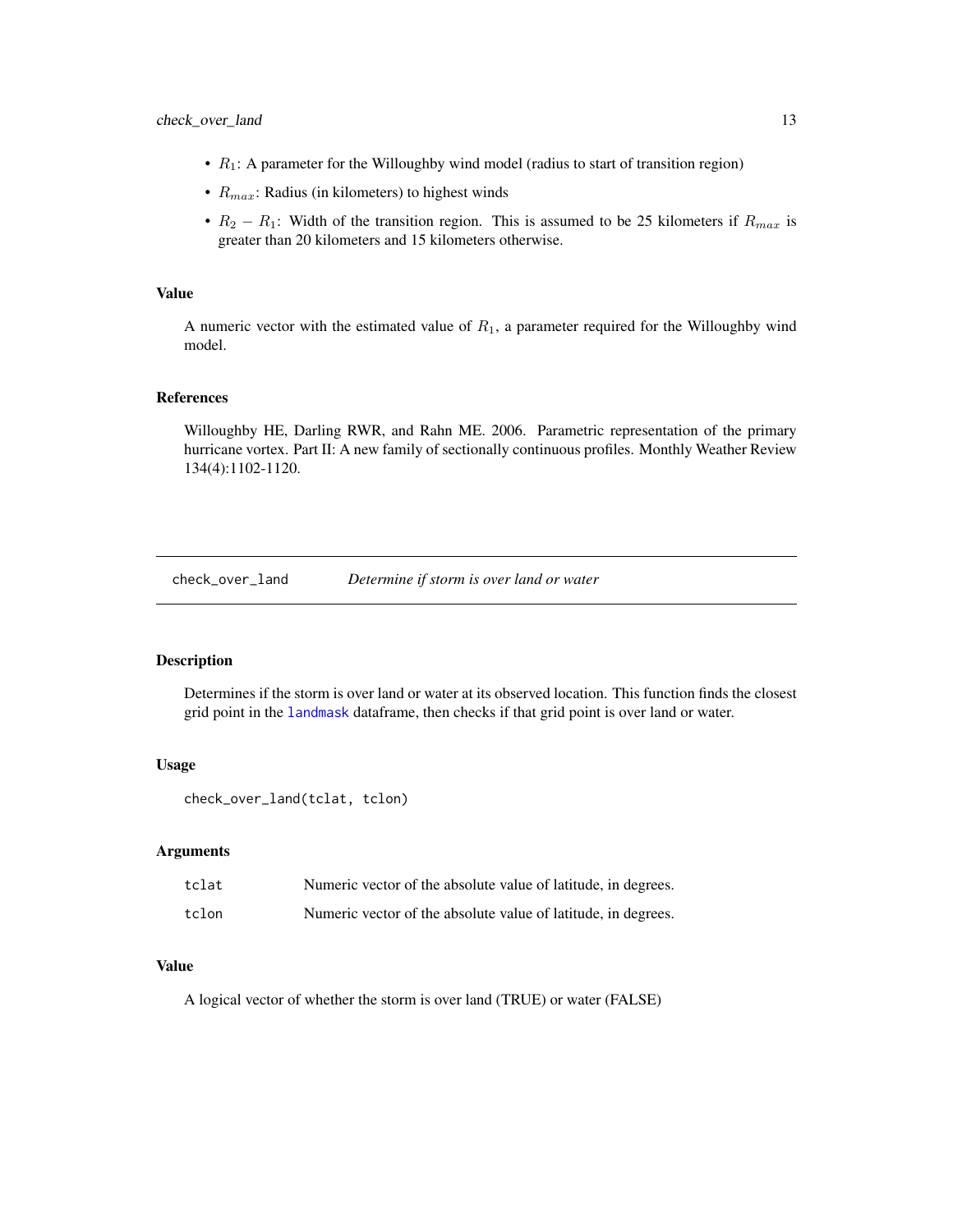<span id="page-13-0"></span>

A dataframe containing locations of population mean centers for counties in the eastern United States. Each county is identified by its 5-digit Federal Information Processing Standard (FIPS) code. This dataframe can be used to model storm winds at each county center. This dataset was put together using a dataframe from the U.S. Census Bureau, which was pulled from the website listed in "Source".

#### Usage

county\_points

#### Format

A dataframe with 2,396 rows and 3 variables:

- fips A character vector giving the county's five-digit Federal Information Processing Standard (FIPS) code
- glat A numeric vector giving the latitude of the population mean center of each county
- **glon** A numeric vector giving the longitude of the population mean center of each county

#### Source

[http://www2.census.gov/geo/docs/reference/cenpop2010/county/CenPop2010\\_Mean\\_CO.txt](http://www2.census.gov/geo/docs/reference/cenpop2010/county/CenPop2010_Mean_CO.txt)

<span id="page-13-1"></span>create\_full\_track *Impute hurricane tracks to finer time scale*

## Description

Inputs data on a hurricane's track and imputes to a finer time resolution. For example, if the hurricane tracks are recorded at 6-hour intervals, this could be used to impute locations and windspeeds at 15-minute intervals. This function also does some reformatting necessary for later functions in the stormwindmodel package.

#### Usage

```
create_full_track(hurr_track = stormwindmodel::floyd_tracks, tint = 0.25)
```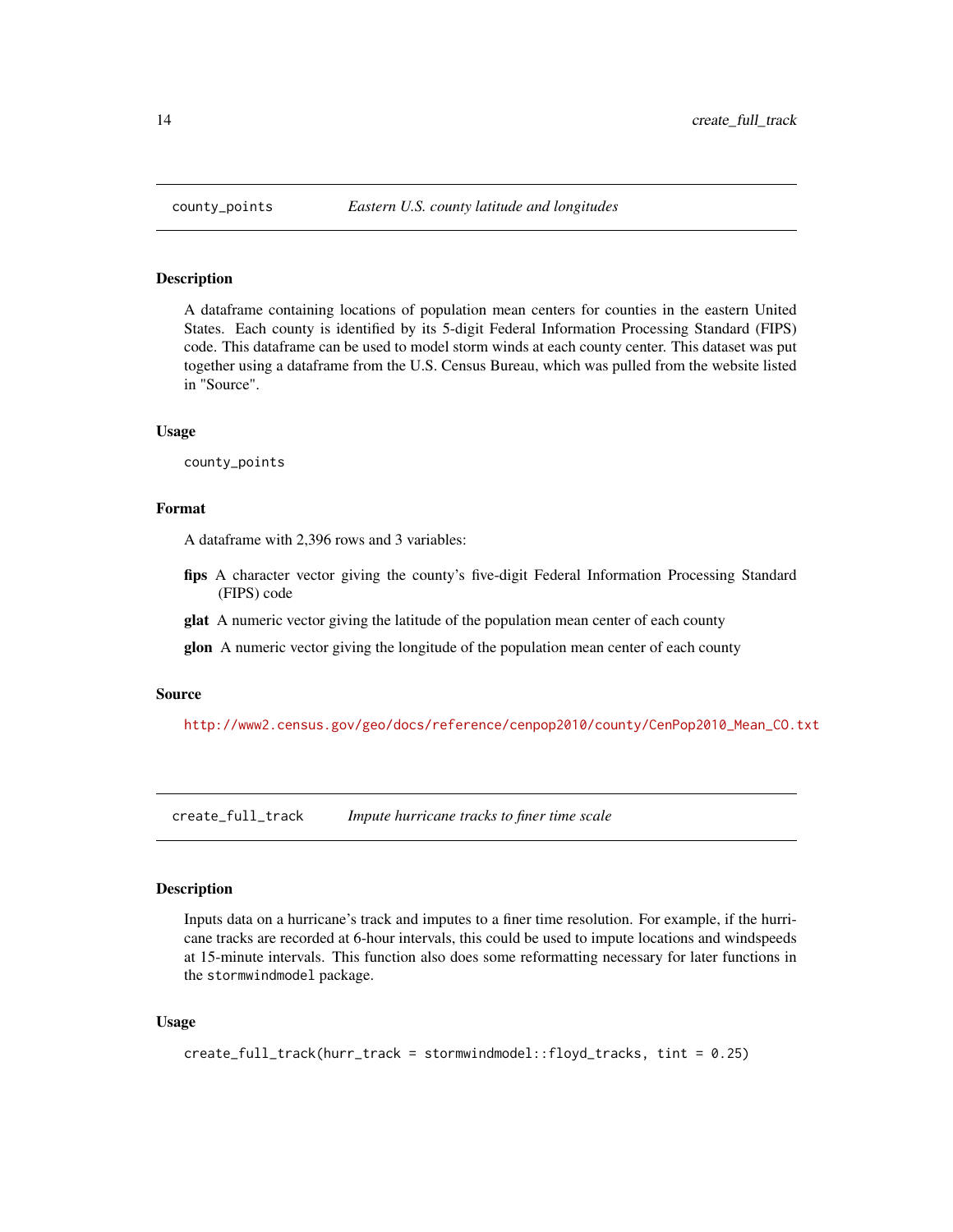#### <span id="page-14-0"></span>**Arguments**

| hurr_track | Dataframe with hurricane track data for a single storm. The dataframe must in-<br>clude columns for date-time (year, month, day, hour, minute; e.g., "198808051800"<br>for August 5, 1988, 18:00 UTC), latitude, longitude, and wind speed (in knots).<br>The column names for each of these must be date, latitude, longitude, and<br>wind. See the example floyd_tracks dataset for an example of the required<br>format. |
|------------|-----------------------------------------------------------------------------------------------------------------------------------------------------------------------------------------------------------------------------------------------------------------------------------------------------------------------------------------------------------------------------------------------------------------------------|
| tint       | Interval (in hours) to which to interpolate the tracks. The default is 0.25 (i.e., 15<br>minutes).                                                                                                                                                                                                                                                                                                                          |

## Details

The function uses natural cubic splines for interpolation for location and linear splines for interpolation for wind speed. The base R functions spline and approx are used for these interpolations.

## Value

A version of the storm's track data with latitude, longitude, and wind speed interpolated between observed values. Also, wind speed is converted in this function to m / s and the absolute value of the latitude is taken (necessary for further wind speed calculations). Finally, the names of some columns are changed (tclat for latitude, tclon for longitude, and vmax for wind speed.)

#### Note

This function imputes between each original data point, and it starts by determining the difference in time between each pair of data points. Because of this, the function can handle data that includes a point that is not at one of the four daily synoptic times (00:00, 06:00, 12:00, and 18:00). Typically, the only time hurricane observations are given outside of synoptic times for best tracks data is at landfall.

After imputing the tracks, longitude is expressed as a positive number. This is so the output will work correctly in later functions to fit the wind model. However, be aware that you should use the negative value of longitude for mapping tracks from the output from this function.

#### Examples

```
data("floyd_tracks")
full_track <- create_full_track(hurr_track = floyd_tracks)
# Interpolate to every half hour (instead of default 15 minutes)
full_track <- create_full_track(hurr_track = floyd_tracks, tint = 0.5)
```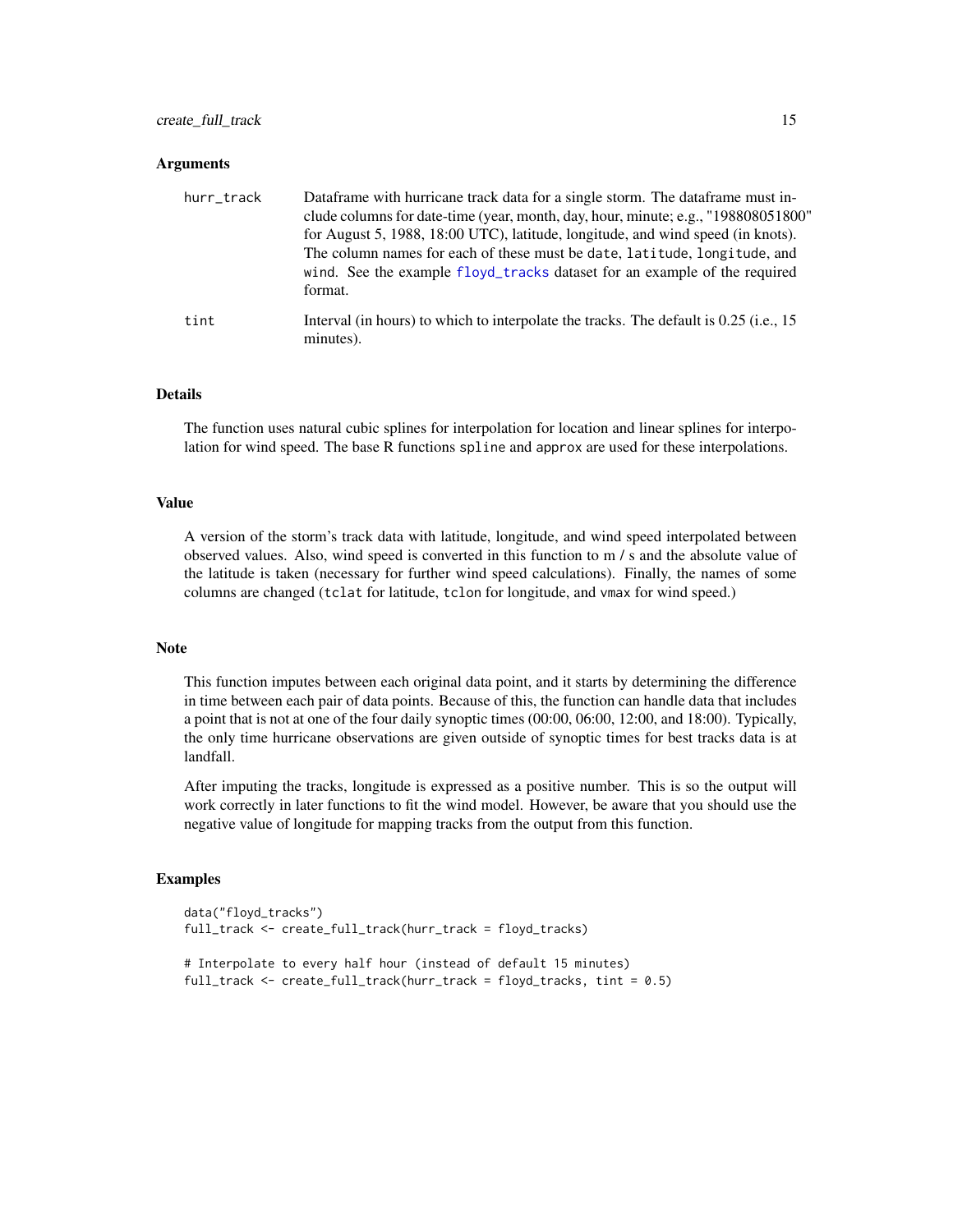<span id="page-15-0"></span>degrees\_to\_radians *Convert from degrees to radians*

#### **Description**

Convert an angle from degrees to radians.

#### Usage

degrees\_to\_radians(degrees)

## Arguments

degrees A numeric vector with measurements in degrees.

#### Value

A numeric vector with measurement in radians.

<span id="page-15-1"></span>floyd\_tracks *Hurricane Floyd tracks data*

## Description

A dataframe containing hurricane best tracks for Hurricane Floyd in 1999. This dataframe is included for use as an example hurricane tracks dataframe in the package documentation. This data originally came from the Extended Best Track dataset: [http://rammb.cira.colostate.edu/](http://rammb.cira.colostate.edu/research/tropical_cyclones/tc_extended_best_track_dataset/) [research/tropical\\_cyclones/tc\\_extended\\_best\\_track\\_dataset/](http://rammb.cira.colostate.edu/research/tropical_cyclones/tc_extended_best_track_dataset/)

#### Usage

floyd\_tracks

#### Format

A dataframe with 48 rows and 4 variables:

date A character string giving the date and time of the observation

latitude A numeric vector giving the storm's latitude at that observation time

longitude A numeric vector giving the storm's longitude at that observation time

wind A numeric vector giving the estimated maximum sustained wind of that storm at that observation time, in knots

## Source

[http://rammb.cira.colostate.edu/research/tropical\\_cyclones/tc\\_extended\\_best\\_trac](http://rammb.cira.colostate.edu/research/tropical_cyclones/tc_extended_best_track_dataset/)k\_ [dataset/](http://rammb.cira.colostate.edu/research/tropical_cyclones/tc_extended_best_track_dataset/)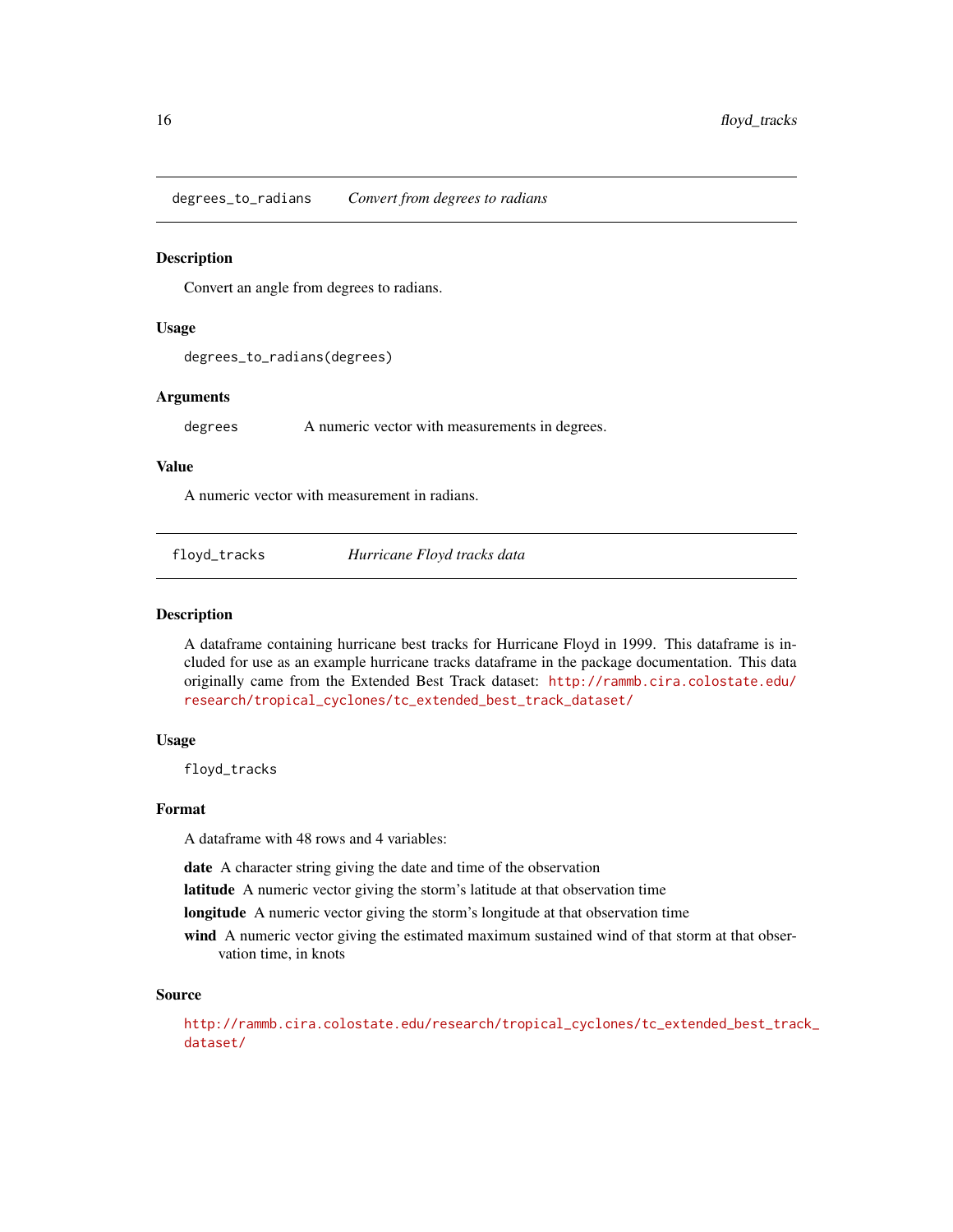<span id="page-16-1"></span><span id="page-16-0"></span>This function inputs a storm track and a dataset of locations and calculates highest wind speeds (sustained and maximum) and duration of winds above a certain speed at each location. The dataset of locations can either be a regularly-spaced grid or can be the central points of locations, like counties or cities. For counties in the eastern half of the United States, the county\_points dataset that comes with the package can be used as the grid\_point input.

## Usage

```
get_grid_winds(
  hurr_track = stormwindmodel::floyd_tracks,
  grid_df = stormwindmodel::county_points,
  tint = 0.25,
  gust_duration_cut = 20,
  sust_duration_cut = 20
)
```
## Arguments

| hurr_track        | Dataframe with hurricane track data for a single storm. The dataframe must in-<br>clude columns for date-time (year, month, day, hour, minute; e.g., "198808051800"<br>for August 5, 1988, 18:00 UTC), latitude, longitude, and wind speed (in knots).<br>The column names for each of these must be date, latitude, longitude, and<br>wind. See the example floyd_tracks dataset for an example of the required<br>format. |  |
|-------------------|-----------------------------------------------------------------------------------------------------------------------------------------------------------------------------------------------------------------------------------------------------------------------------------------------------------------------------------------------------------------------------------------------------------------------------|--|
| grid_df           | A data frame of locations at which to calculate wind characteristics. This data frame<br>must include columns for latitude and longitude for each point, and these columns<br>must be named glat and glon. The latitudes and longitudes should be in deci-<br>mal degrees, with longitudes in the Western hemisphere (so, almost all those for<br>Atlantic basin storms) expressed as negative values.                      |  |
| tint              | Interval (in hours) to which to interpolate the tracks. The default is 0.25 (i.e., 15<br>minutes).                                                                                                                                                                                                                                                                                                                          |  |
| gust_duration_cut |                                                                                                                                                                                                                                                                                                                                                                                                                             |  |
|                   | The wind speed, in meters per second, to use as a cutoff point for determining<br>the duration of gust winds. The function will calculate the minutes during the<br>storm when surface-level gust winds were above this speed at the location.                                                                                                                                                                              |  |
| sust_duration_cut |                                                                                                                                                                                                                                                                                                                                                                                                                             |  |
|                   | The wind speed, in meters per second, to use as a cutoff point for determining<br>the duration of gust winds. The function will calculate the minutes during the<br>storm when surface-level gust winds were above this speed at the location.                                                                                                                                                                              |  |
|                   |                                                                                                                                                                                                                                                                                                                                                                                                                             |  |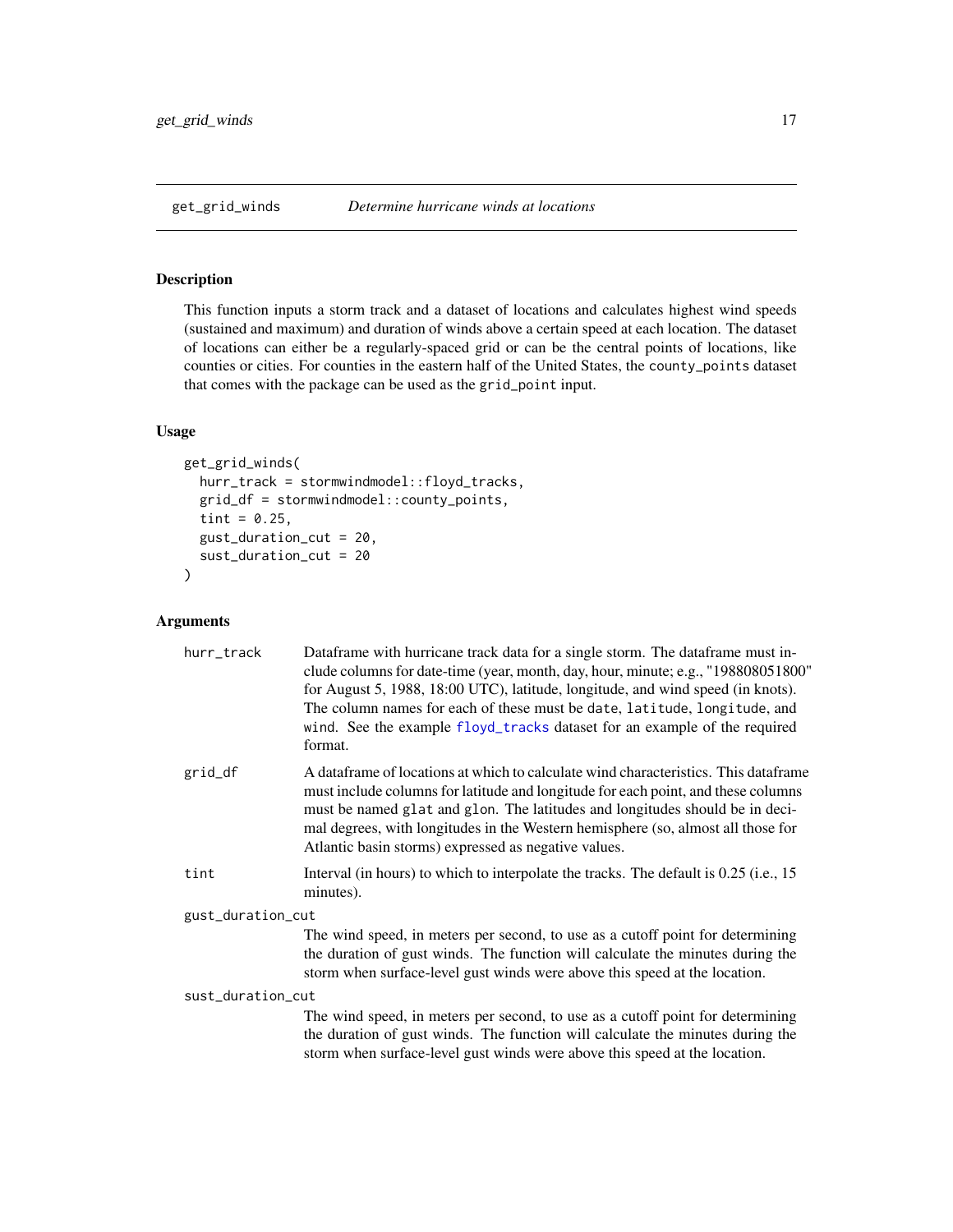<span id="page-17-0"></span>The dataframe of locations input, with the following columns of wind characteristics added for each location:

- vmax\_gust: Maximum value of surface-level (10 meters) gust winds, in meters per second, over the length of the storm at the given location
- vmax\_sust: Maximum value of surface-level (10 meters) sustained winds, in meters per second, over the length of the storm at the given location
- gust\_duration: Length of time, in minutes, that surface-level gust winds were above a specified value (default is 20 m / s)
- sust\_duration: Length of time, in minutes, that surface-level sustained winds were above a specified value (default is 20 m / s)

#### Note

This function can take a few minutes to run, depending on the number of locations that are being modeled.

#### Examples

```
## Not run:
data("floyd_tracks")
data("county_points")
grid_winds <- get_grid_winds(hurr_track = floyd_tracks,
                             grid_df = county_points)
```
## End(Not run)

gradient\_to\_surface *Calculate surface wind speed from gradient*

#### Description

Calculates the surface wind speed based on an estimated gradient wind speed at a point and the radius from the storm center to the grid point.

#### Usage

```
gradient_to_surface(wind_gl_aa, cdist)
```
#### Arguments

| wind_gl_aa | A numerical value with estimated gradient-level wind speed (m / s) at a grid<br>point.     |
|------------|--------------------------------------------------------------------------------------------|
| cdist      | A numerical value with radius from the storm center to the grid point, in kilo-<br>meters. |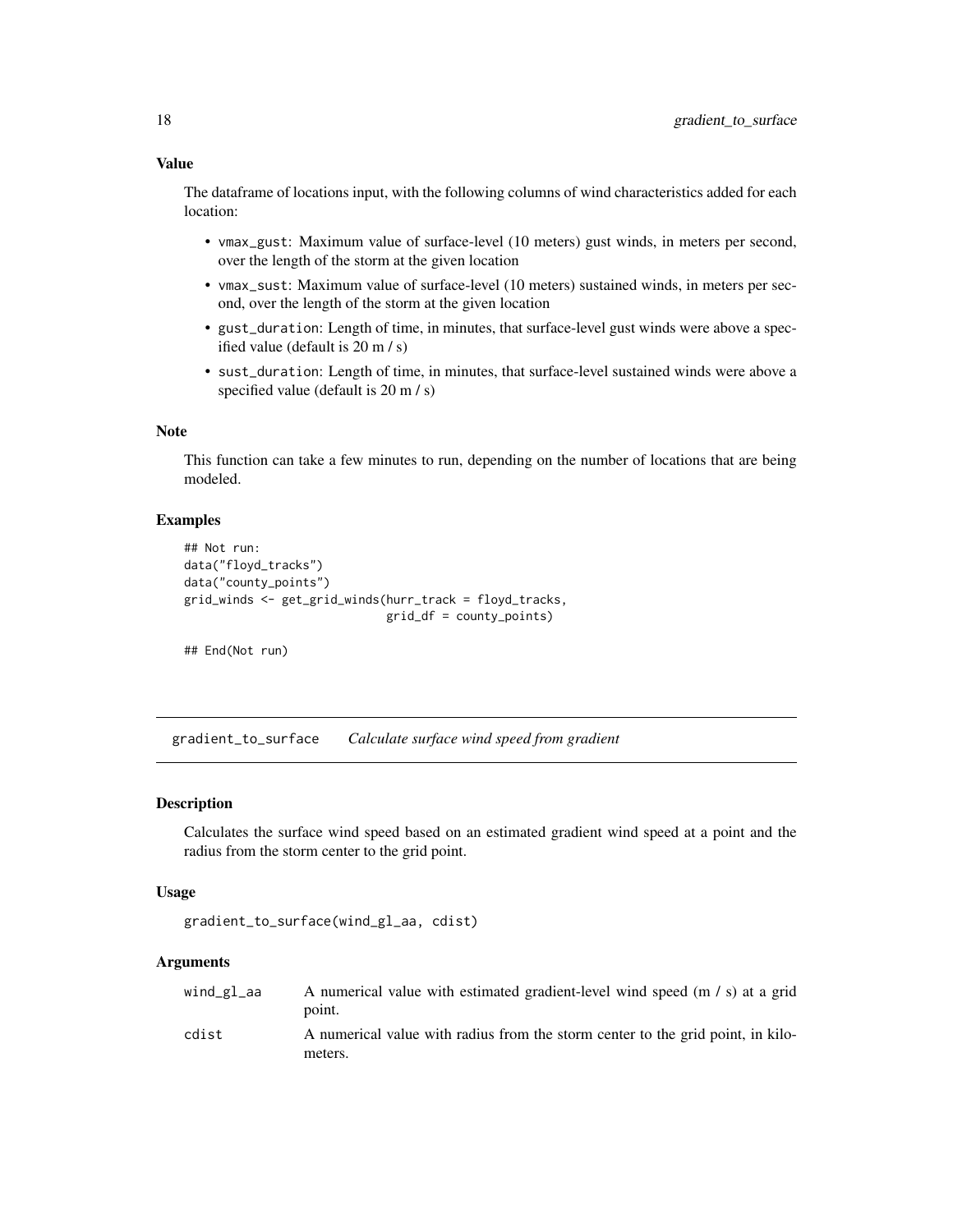## <span id="page-18-0"></span>interp\_track 19

## Details

The reduction factor is based on Figure 3 of Knaff et al., 2003. Over water, it is estimated to be 0.9 up to a radius of 100 km, 0.75 for a radius of 700 km or more, and decrease linearly between a radius of 100 km and 700 km. Points over land should use a reduction factor that is 20% lower. Because all of the counties are over land, the function makes this adjustment for all grid points.

#### Value

A numeric vector with the estimated symmetric surface wind speed at the grid point, in meters / second.

#### Note

This function is only appropriate to use for points that are over land.

#### References

Knaff JA, DeMaria M, Molenar DA, Sampson CR, and Seybold MG. 2011. An automated, objective, multiple-satellite-platform tropical cyclone surface wind speed analysis. Journal of Applied Meteorology and Climatology 50(10):2149-2166

interp\_track *Interpolate a storm track*

#### Description

This function takes a wider-spaced storm track (e.g., every 6 hours) and interpolates to a finer interval (e.g., every 15 minutes). To do this, it fits GLMs of latitude and longitude regressed on natural cubic splines of date-time, and then predicts these splines to new intervals. These splines use degrees of freedom equal to the number of original observations divided by two.

#### Usage

interp\_track(track, tint = 0.25)

#### Arguments

| track | A data frame with hurricane track data for a single storm. See the floyd_tracks<br>dataset that comes with the package for an example of the required format for<br>this dataframe. |
|-------|-------------------------------------------------------------------------------------------------------------------------------------------------------------------------------------|
| tint  | A numeric vector giving the time interval to impute to, in units of hours (e.g.,<br>0.25, the default, interpolates to 15 minute-intervals).                                        |

## Value

A dataframe with hurricane track data for a single storm, interpolated to the interval specified by tint.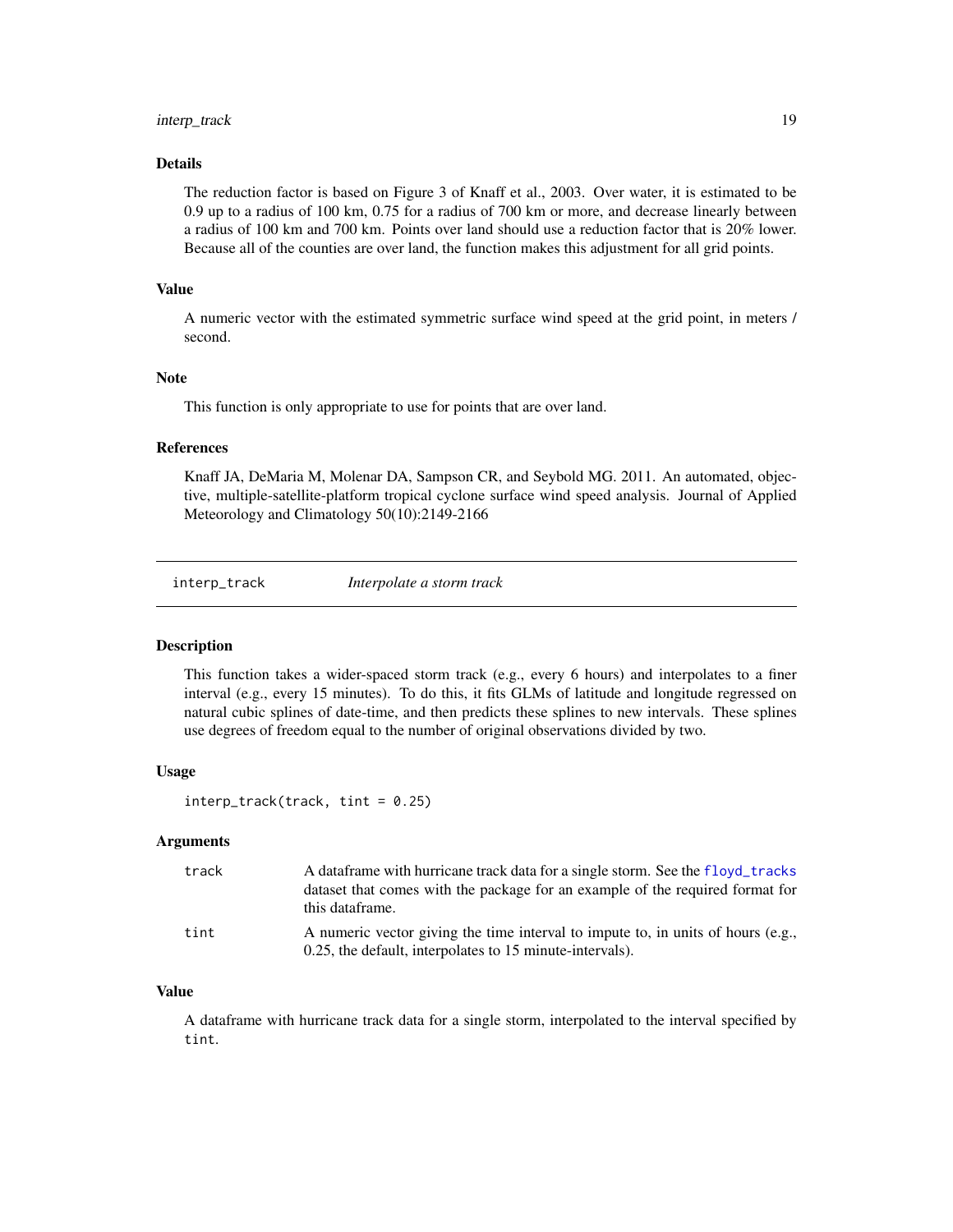<span id="page-19-0"></span>

A dataframe containing hurricane best tracks for Hurricane Katrina in 2005. This dataframe is included for use as an example hurricane tracks dataframe in the package documentation. This data originally came from the Extended Best Track dataset: [http://rammb.cira.colostate.](http://rammb.cira.colostate.edu/research/tropical_cyclones/tc_extended_best_track_dataset/) [edu/research/tropical\\_cyclones/tc\\_extended\\_best\\_track\\_dataset/](http://rammb.cira.colostate.edu/research/tropical_cyclones/tc_extended_best_track_dataset/)

#### Usage

katrina\_tracks

## Format

A dataframe with 48 rows and 4 variables:

date A character string giving the date and time of the observation

latitude A numeric vector giving the storm's latitude at that observation time

longitude A numeric vector giving the storm's longitude at that observation time

wind A numeric vector giving the estimated maximum sustained wind of that storm at that observation time, in knots

#### Source

[http://rammb.cira.colostate.edu/research/tropical\\_cyclones/tc\\_extended\\_best\\_trac](http://rammb.cira.colostate.edu/research/tropical_cyclones/tc_extended_best_track_dataset/)k\_ [dataset/](http://rammb.cira.colostate.edu/research/tropical_cyclones/tc_extended_best_track_dataset/)

<span id="page-19-1"></span>landmask *Land-sea mask*

#### Description

A dataframe with gridded locations in the eastern United States and whether each point is land or water. This land-sea mask is used to identify whether hurricane center observations are more likely over land or water, so an appropriate conversion factor can be used to estimate gradient winds from sustained surface winds.

#### Usage

landmask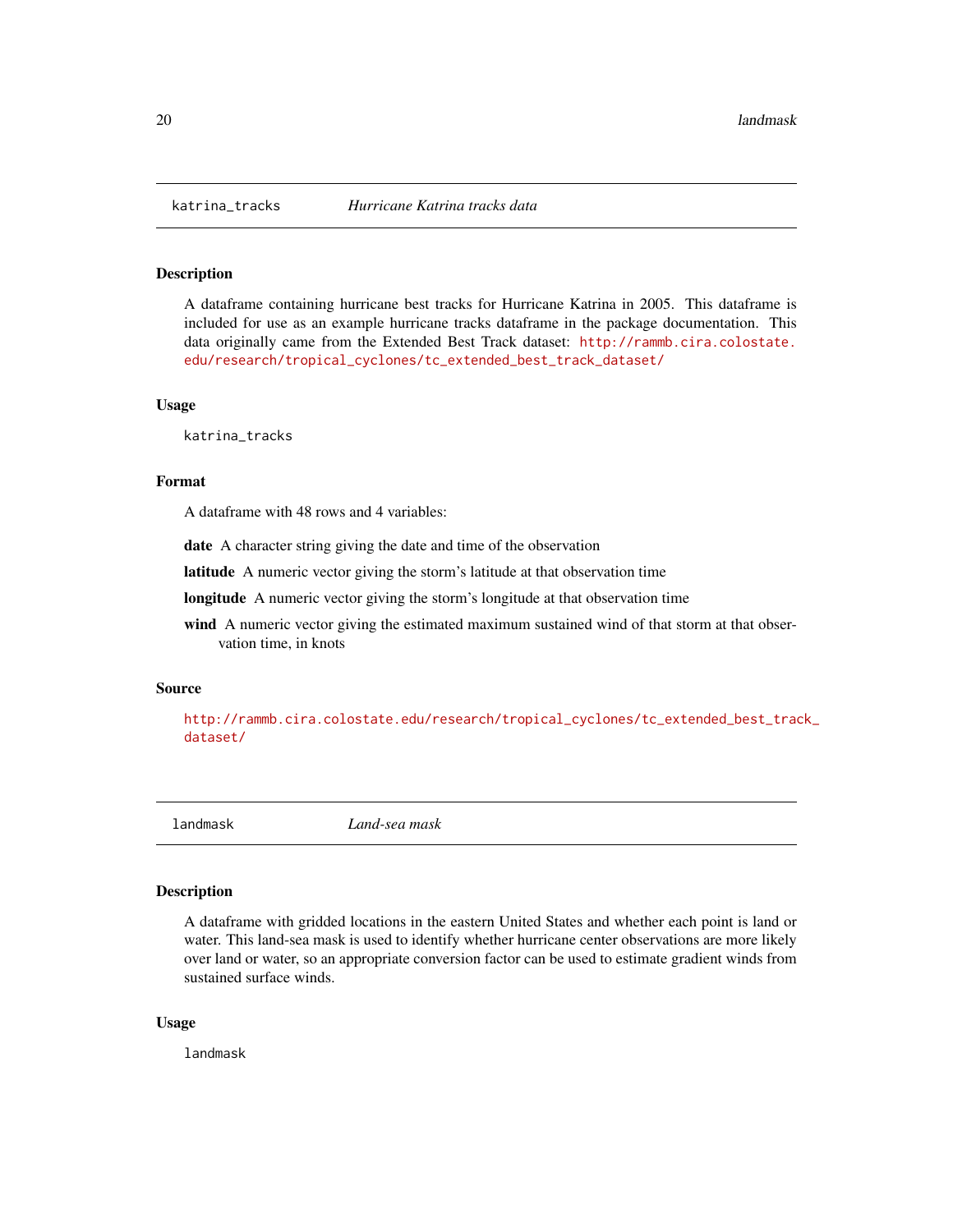## <span id="page-20-0"></span>Format

A dataframe with 30,351 rows and 3 variables:

longitude A numeric vector with the longitude of the grid point latitude A numeric vector with the latitude of the grid point land A factor specifying whether that grid point is land or water

latlon\_to\_km *Calculate distance between two locations*

#### Description

This function takes latitudes and longitudes for two locations and calculates the distance (in meters) between the locations using the Haversine method.

#### Usage

latlon\_to\_km(tclat\_1, tclon\_1, tclat\_2, tclon\_2, Rearth = 6378.14)

#### Arguments

| tclat_1 | A numeric vector giving latitude of the first location (degrees)                                                                                             |
|---------|--------------------------------------------------------------------------------------------------------------------------------------------------------------|
| tclon_1 | A numeric vector giving longitude of the first location (degrees). This value<br>should be expressed as a positive value for Western hemisphere longitudes.  |
| tclat_2 | A numeric vector giving latitude of the second location (degrees)                                                                                            |
| tclon 2 | A numeric vector giving longitude of the second location (degrees). This value<br>should be expressed as a positive value for Western hemisphere longitudes. |
| Rearth  | Radius of the earth (km). Default is 6378.14 km.                                                                                                             |

## Details

This function uses the Haversine method with great circle distance to calculate this distance. It is applying the following equations to determine distance (in kilometers) between two latitudelongitude pairs:

$$
hav(\gamma) = hav(\phi_1 - \phi_2) + cos(\phi_1) * cos(\phi_2) * hav(L_1 - L_2)
$$

where:

- $\phi_1$ : Latitude of first location, in radians
- $\phi_2$ : Latitude of second location, in radians
- $L_1$ : Longitude of first location, in radians
- $\bullet$   $L_2$ : Longitude of second location, in radians
- $hav(\gamma)$ : The haversine function,  $hav(\gamma) = sin^2(\frac{\gamma}{2})$
- $R<sub>e</sub>arth$ : Radius of the earth, here assumed to be 6378.14 kilometers
- D: Distance between the two locations, in kilometers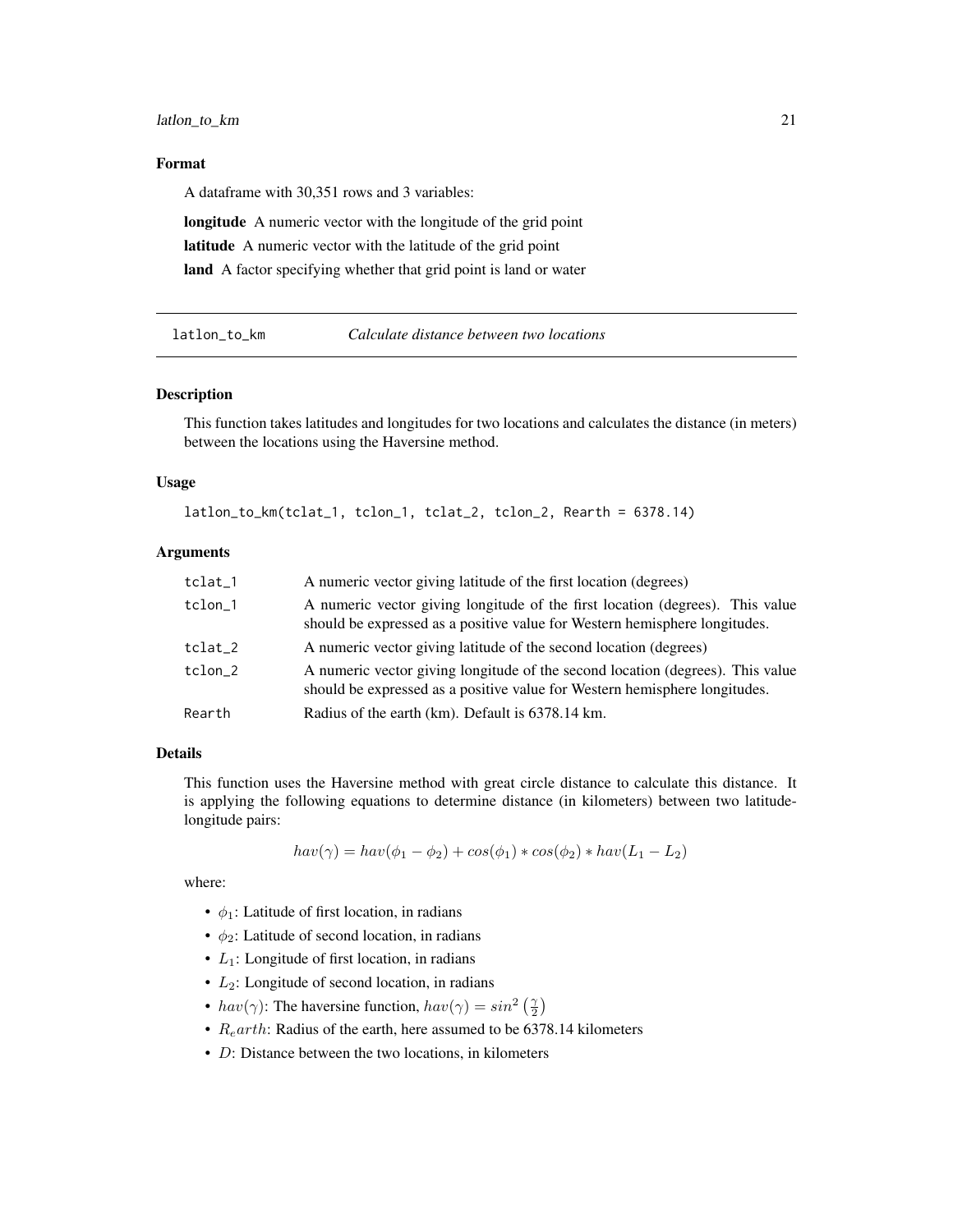## <span id="page-21-0"></span>Value

A vector with the distance between the two locations, in kilometers.

<span id="page-21-1"></span>map\_wind *Map wind exposure at the county level*

## Description

Inputs a dataframe with modeled winds for each eastern U.S. county and maps these modeled winds.

## Usage

```
map_wind(
  grid_winds,
  value = "vmax_sust",
  break_point = NULL,
  wind_metric = "mps"
\mathcal{E}
```
## Arguments

| grid_winds  | A dataframe that is the output of running get_grid_winds using eastern U.S.<br>county centers as the grid point locations for modeling the winds.                                                                                                                                                                                                                                                                                                                                                                                                                                      |
|-------------|----------------------------------------------------------------------------------------------------------------------------------------------------------------------------------------------------------------------------------------------------------------------------------------------------------------------------------------------------------------------------------------------------------------------------------------------------------------------------------------------------------------------------------------------------------------------------------------|
| value       | A character string giving the value to plot. Possible options are "vmax_gust"<br>(maximum gust wind speeds) and "vmax_sust" (maximum sustained wind speeds).                                                                                                                                                                                                                                                                                                                                                                                                                           |
| break_point | An numeric value giving the value of the value parameter (e.g., maximum gust)<br>wind speeds or maximum sustained wind speeds) at which to break for a bi-<br>nary map showing exposure versus no exposure. The default for this param-<br>eter is NULL, which returns a map with continuous wind speed values. If the<br>break_point argument is set to a numeric value, the function will return a map<br>where counties are given binary classifications of "exposed" or "not exposed"<br>based on whether modeled wind speed for the county is above or below this<br>break point. |
| wind_metric | A character vector with the wind metric to use for the map. Possible values are<br>"knots" and "mps" $(m / s,$ the default).                                                                                                                                                                                                                                                                                                                                                                                                                                                           |

## Value

This function returns a map of the ggplot class, plotting exposure to hurricane winds by county for the eastern half of the United States.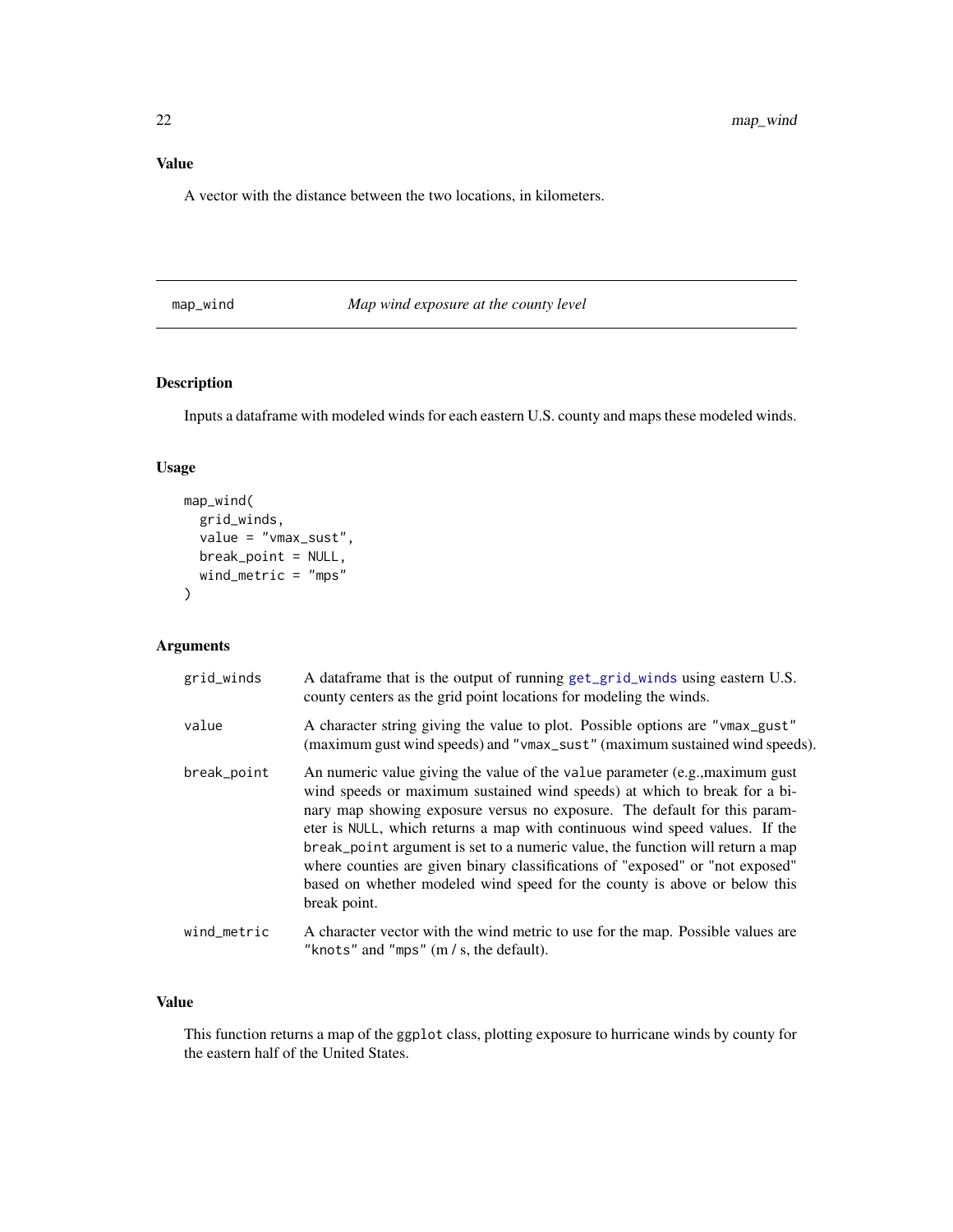## <span id="page-22-0"></span>radians\_to\_degrees 23

#### Examples

```
## Not run:
data("katrina_tracks")
data("county_points")
grid_winds_katrina <- get_grid_winds(hurr_track = katrina_tracks,
                                     grid_df = county_points)
map_wind(grid_winds_katrina)
map_wind(grid_winds_katrina, wind_metric = "knots")
map_wind(grid_winds_katrina, value = "vmax_gust")
map_wind(grid_winds_katrina, break_point = 20)
```
## End(Not run)

radians\_to\_degrees *Convert from radians to degrees*

#### Description

Convert from radians to degrees

#### Usage

radians\_to\_degrees(radians)

#### Arguments

radians A numeric vector with measurements in radians.

#### Value

A numeric vector with the measurement in degrees.

remove\_forward\_speed *Remove forward speed from maximum wind speed*

#### Description

Removes the forward speed of the storm from the maximum storm wind speed,  $V_{max}$ , to estimate  $V_{max,sym}$ , the storm's maximum 10-m 1-min sustained wind with motion asymmetry removed.

#### Usage

remove\_forward\_speed(vmax, tcspd)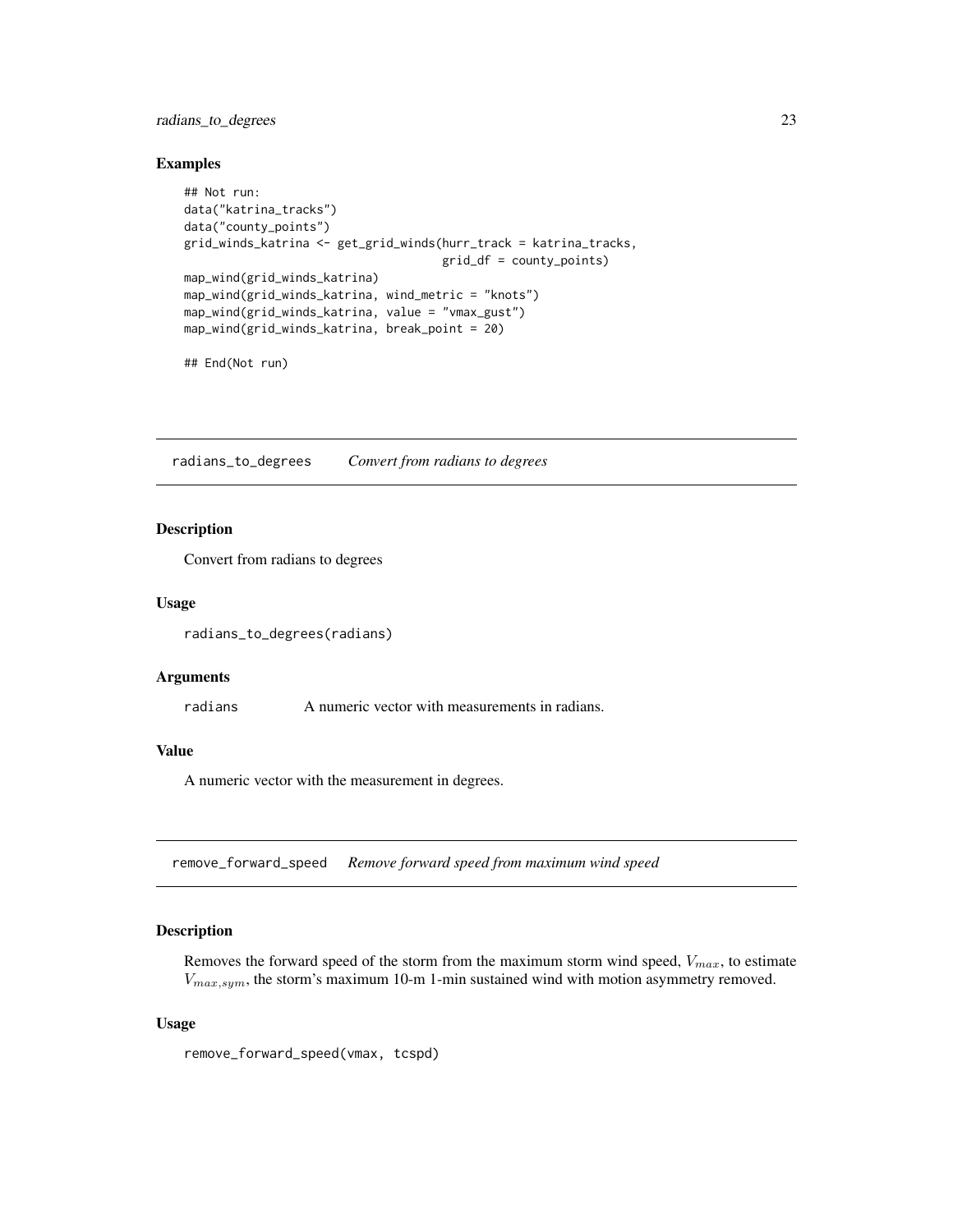#### <span id="page-23-0"></span>Arguments

| vmax  | A numeric vector giving maximum 10-m 1-minute sustained wind $(m/s)$  |
|-------|-----------------------------------------------------------------------|
| tcspd | A numeric vector giving the tropical cyclone's forward speed (m / s). |

#### Details

This function is based on equation 12 (and accompanying text) in Phadke et al. 2003. Based on this paper, the correction factor for forward speed is at its highest at the radius of maximum winds, where it equals 0.5 times the forward wind speed.

## Value

A numerical vector with  $V_{max,sym}$ , the storm's maximum 10-m 1-min sustained wind with motion asymmetry removed, in m / s.

#### References

Phadke AC, Martino CD, Cheung KF, and Houston SH. 2003. Modeling of tropical cyclone winds and waves for emergency management. Ocean Engineering 30(4):553-578.

<span id="page-23-1"></span>solve\_for\_xi *Numerically solve Willoughby Eqn. 3 for xi*

#### Description

This function uses the Newton-Raphson method to solve equation 3 (the dual-exponential profile version) for  $\xi$  in Willoughby et al. (2006). This value of  $\xi$  can then be used to determine  $R_1$  for that storm observation.

## Usage

 $solve_for_xi(xi0 = 0.5, eq3_right,eps = 0.001, itmax = 100)$ 

#### Arguments

| xi0       | A numeric value giving the starting guess for $\xi$                                                                                                                                                                      |
|-----------|--------------------------------------------------------------------------------------------------------------------------------------------------------------------------------------------------------------------------|
| eq3_right | A numerical value with the right-hand side of Willoughby et al. (2006), Eqn. 3,<br>the dual-exponential version. This value is calculated at each storm observation<br>point using the will <sub>3</sub> right function. |
| eps       | The convergence threshold for determining if the algorithm has converged.                                                                                                                                                |
| itmax     | The maximum number of iterations to try before deciding that the algorithm did<br>not converge.                                                                                                                          |

#### Note

If this algorithm does not converge, the function returns a missing value for  $\xi$ .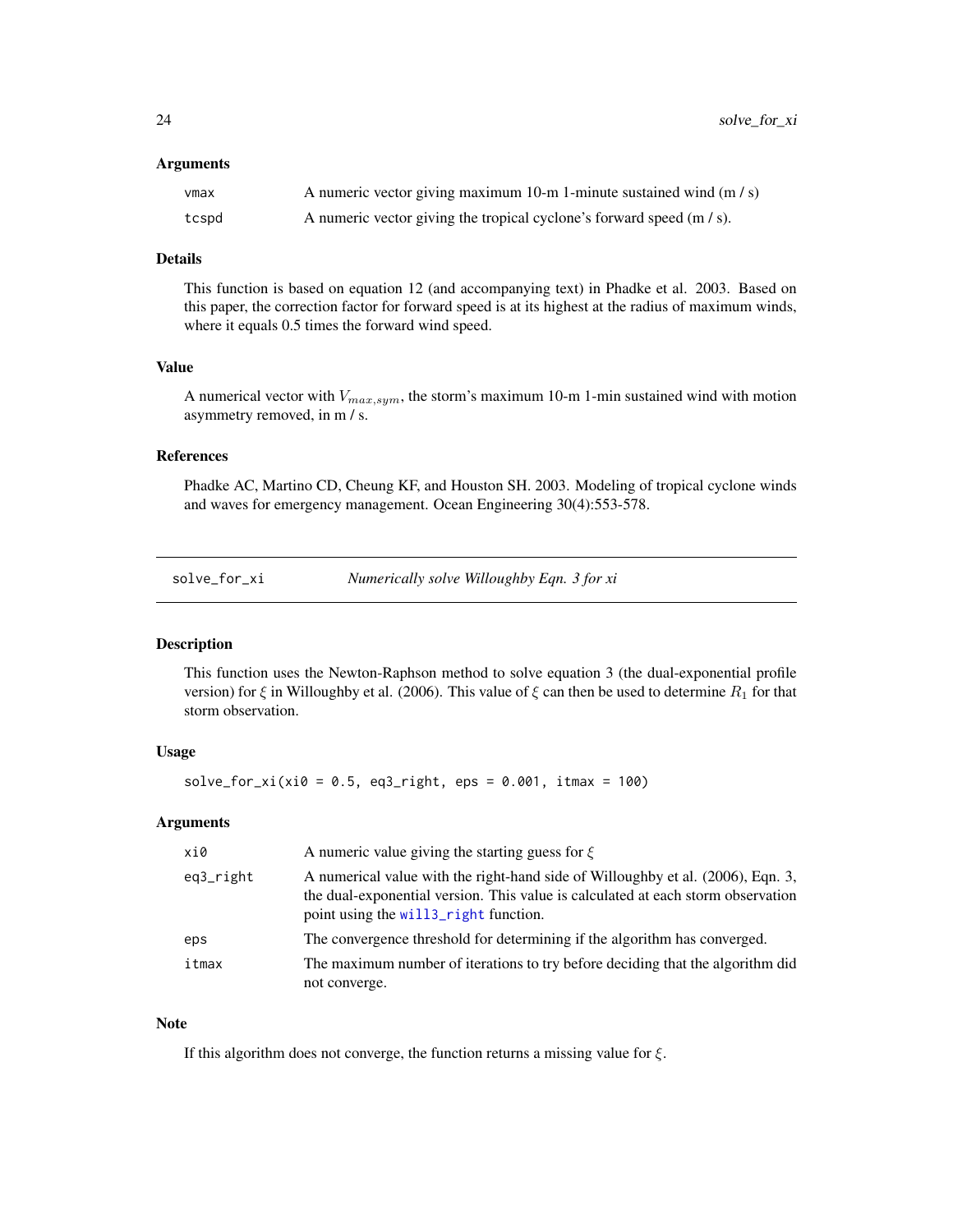#### <span id="page-24-0"></span>References

Jones O, Maillardet R, and Robinson A. 2009. Introduction to Scientific Programming and Simulation Using R. Boca Raton, FL: Chapman & Hall/CRC Press.

Press WH, Teukolsky SA, Vetterling WT, and Flannery BP. 2002. Numerical Recipes in C++: The Art of Scientific Computing. 2nd ed. Cambridge, UK: Cambridge University Press.

Willoughby HE, Darling RWR, and Rahn ME. 2006. Parametric representation of the primary hurricane vortex. Part II: A new family of sectionally continuous profiles. Monthly Weather Review 134(4):1102-1120.

<span id="page-24-1"></span>summarize\_grid\_wind *Generate wind summaries for grid point*

#### Description

Summarizes the wind time series for a single grid point, as created by [calc\\_grid\\_wind](#page-10-1).

#### Usage

```
summarize_grid_wind(
  grid_wind,
  tint = 0.25,
 gust_duration_cut = 20,
  sust_duration_cut = 20
)
```
## Arguments

| grid_wind         | A dataframe with a time series of modeled wind speeds at a location, as created<br>by calc_grid_wind.                                                                                                                                          |  |
|-------------------|------------------------------------------------------------------------------------------------------------------------------------------------------------------------------------------------------------------------------------------------|--|
| tint              | Interval (in hours) to which to interpolate the tracks. The default is 0.25 (i.e., 15<br>minutes).                                                                                                                                             |  |
| gust_duration_cut |                                                                                                                                                                                                                                                |  |
|                   | The wind speed, in meters per second, to use as a cutoff point for determining<br>the duration of gust winds. The function will calculate the minutes during the<br>storm when surface-level gust winds were above this speed at the location. |  |
| sust_duration_cut |                                                                                                                                                                                                                                                |  |
|                   | The wind speed, in meters per second, to use as a cutoff point for determining<br>the duration of gust winds. The function will calculate the minutes during the<br>storm when surface-level gust winds were above this speed at the location. |  |

#### Value

Returns a one-row matrix with wind characteristics for a single location. The wind characteristics given are: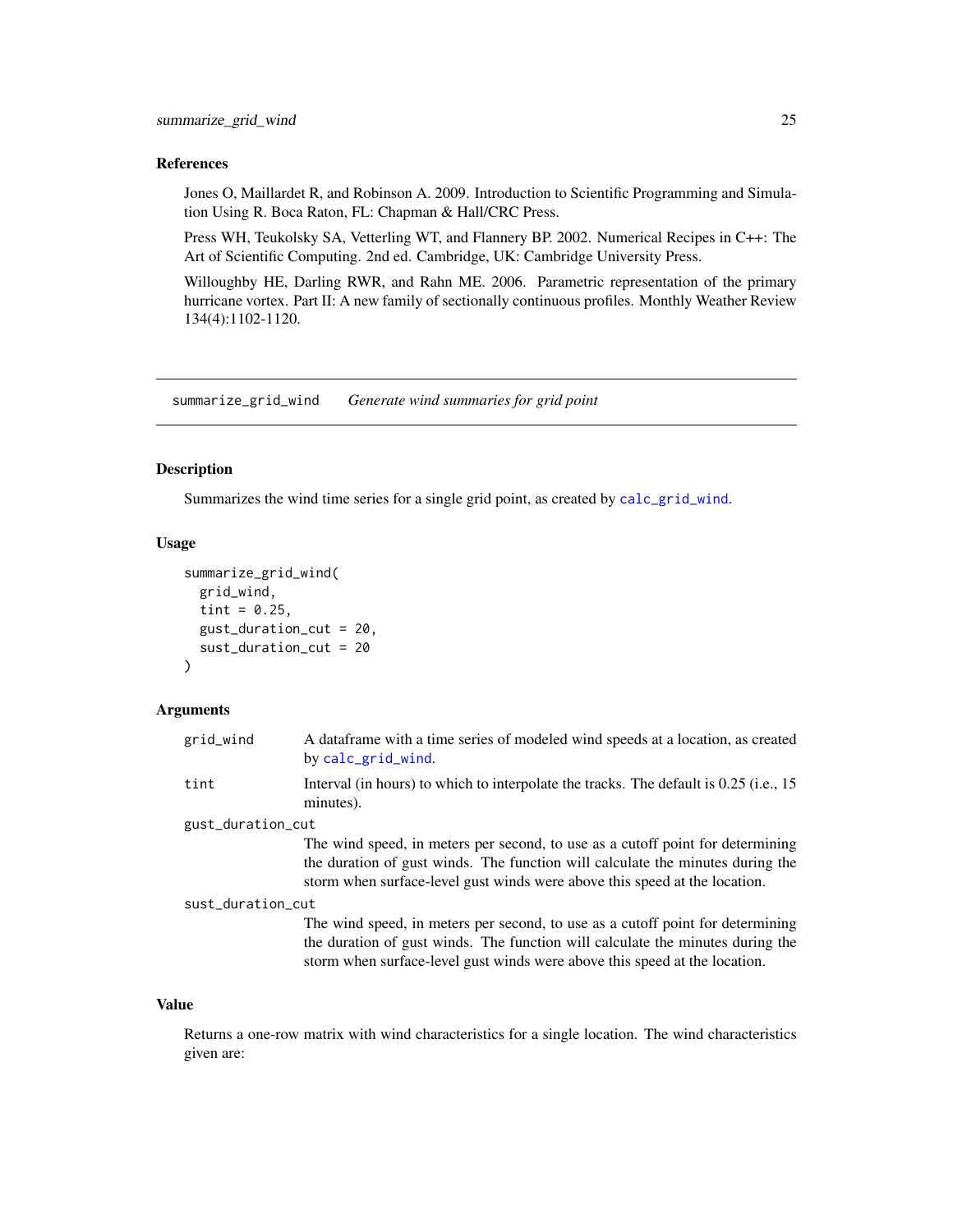- <span id="page-25-0"></span>• vmax\_gust: Maximum value of surface-level (10 meters) gust winds, in meters per second, over the length of the storm at the given location
- vmax\_sust: Maximum value of surface-level (10 meters) sustained winds, in meters per second, over the length of the storm at the given location
- gust\_duration: Length of time, in minutes, that surface-level gust winds were above a specified value (default is 20 meters per second)
- sust\_duration: Length of time, in minutes, that surface-level sustained winds were above a specified value (default is 20 meters per second

will1 *Model wind speed at a grid point for a storm track observation*

## Description

Models the gradient wind speed at a certain radius from a storm's center. To do this, it uses different equations and subfunctions depending on how large the radius is (see details). This function requires, as inputs, Willoughby wind model parameters calculated using the [add\\_wind\\_radii](#page-5-1) function.

## Usage

will1(cdist, Rmax, R1, R2, vmax\_gl, n, A, X1, X2 = 25)

## Arguments

| cdist          | Distance (in km) from center of tropical cyclone to grid point.                                             |
|----------------|-------------------------------------------------------------------------------------------------------------|
| Rmax           | Numeric vector of the radius at which the maximum wind occurs, in kilometers                                |
| R1             | A numeric vector of one of the parameters of the Willoughby model.                                          |
| R <sub>2</sub> | A numeric vector of one of the parameters of the Willoughby model.                                          |
| vmax_gl        | Numeric vector of the tangential wind component of the maximum gradient<br>wind speed, in meters per second |
| n              | A numeric vector of one of the parameters of the Willoughby model.                                          |
| $\overline{A}$ | A numeric vector of one of the parameters of the Willoughby model.                                          |
| X1             | A numeric vector of one of the parameters of the Willoughby model.                                          |
| X2             | A numeric vector of one of the parameters of the Willoughby model.                                          |

## Details

If  $r \leq R_1$ , this function is calculating the equation:

$$
V(r) = V_i = V_{max} \left(\frac{r}{R_{max}}\right)^n
$$

where: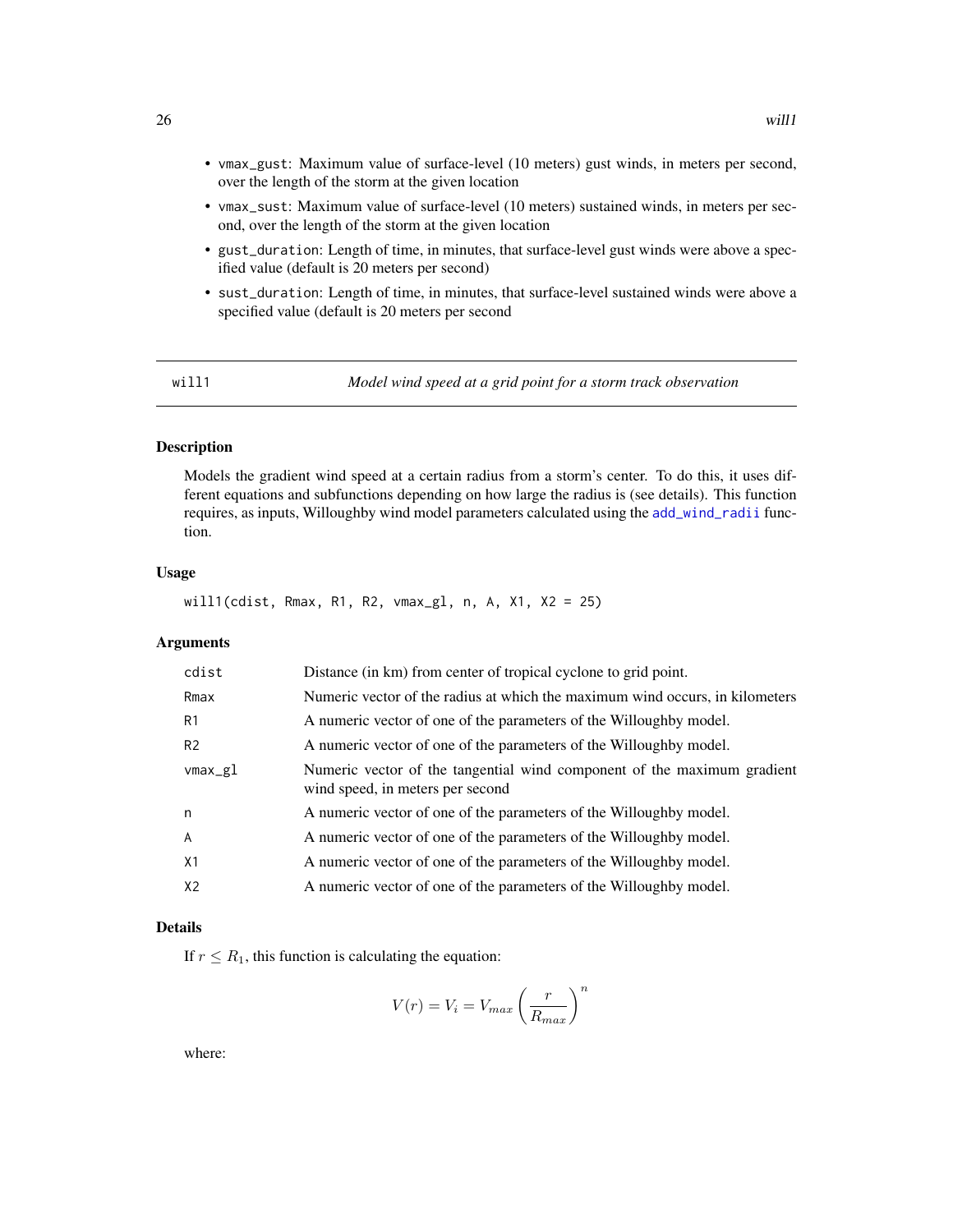- $V(r)$ : Maximum sustained gradient wind speed at a radius of r from the storm's center
- $r$ : Radius from the storm center, in kilometers
- $V_{max,G}$ : Maximum sustained gradient wind speed of the storm, in meters per second
- $R_1$ : A parameter for the Willoughby wind model (radius to start of transition region)
- $R_{max}$ : Radius (in kilometers) to highest winds
- *n*: A parameter for the Willoughby wind model

If  $R_2 < r$ , this function is calculating the equation:

$$
V(r) = V_o = V_{max} \left[ (1 - A)e^{\frac{R_{max} - r}{X_1}} + Ae^{\frac{R_{max} - r}{X_2}} \right]
$$

where:

- $V(r)$ : Maximum sustained gradient wind speed at a radius of r kilometers from the storm's center
- $r$ : Radius from the storm center, in kilometers
- $V_{max,G}$ : Maximum sustained gradient wind speed of the storm, in meters per second
- $R_{max}$ : Radius (in kilometers) to highest winds
- $A, X_1, X_2$ : Parameters for the Willoughby wind model

If  $R_1 < r \leq R_2$ , this function uses the equations:

$$
\xi = \frac{r - R_1}{R_2 - R_1}
$$

and, if  $0 \le \xi \le 1$  (otherwise,  $w = 0$ ):

$$
w = 126\xi^5 - 420\xi^6 + 540\xi^7 - 315\xi^8 + 70\xi^9
$$

and then:

$$
V(r) = V_i(1 - w) + V_0 w, (R_1 \le r \le R_2)
$$

where, for this series of equations:

- $V(r)$ : Maximum sustained gradient wind speed at a radius of r kilometers from the storm's center
- $r$ : Radius from the storm center, in kilometers
- $w$ : Weighting variable
- $R_1$ ,  $R_2$ : Parameters for the Willoughby wind model

## Value

Returns a numeric vector with gradient wind speed at a radius of  $r$  from the storm's center, in meters per second.

#### References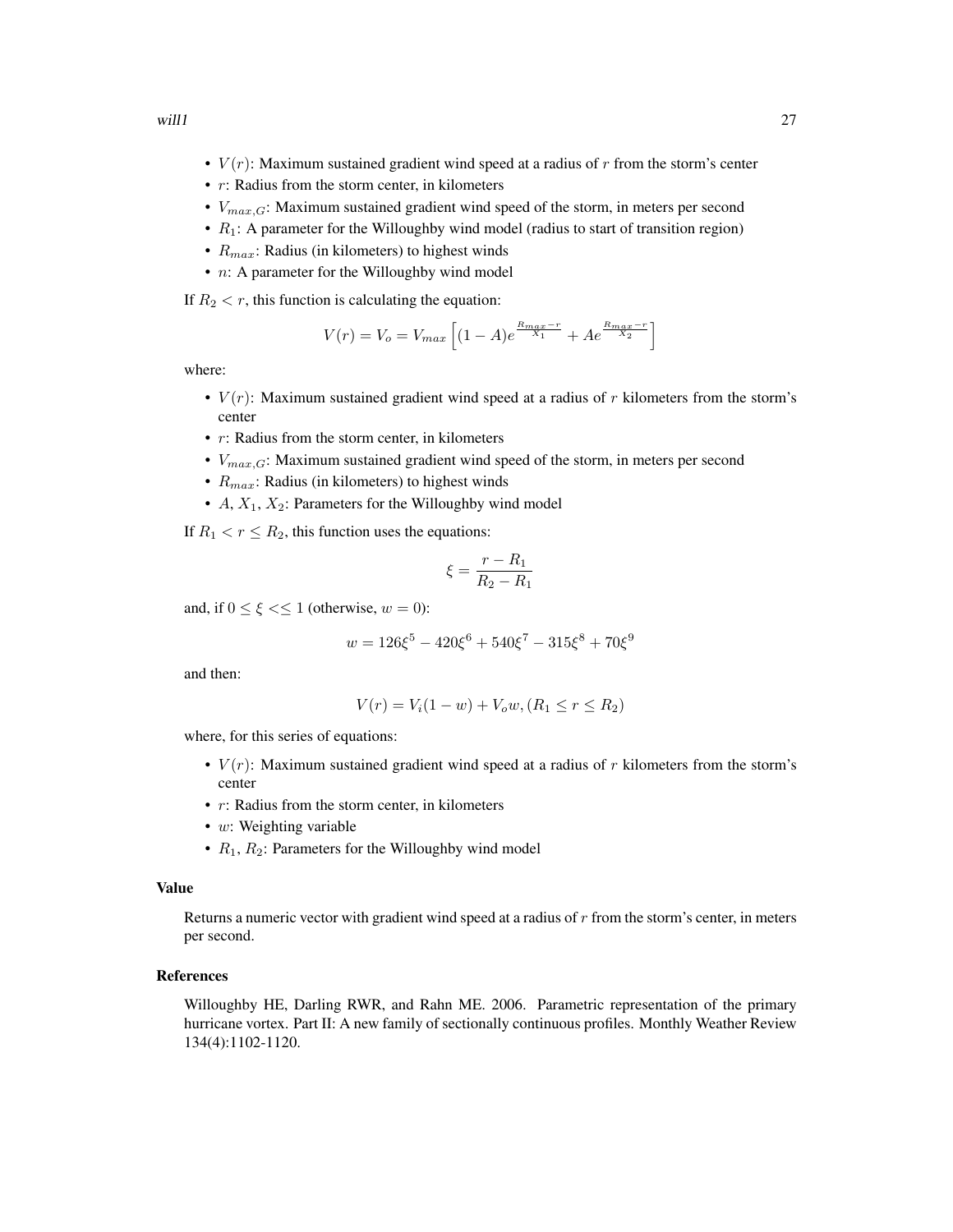<span id="page-27-0"></span>

Calculates  $X_1$ , a parameter for the Willoughby wind model using equation 10a (Willoughby et al. 2006).

## Usage

will10a(vmax\_gl, tclat)

## Arguments

| vmax_gl | Numeric vector of the tangential wind component of the maximum gradient<br>wind speed, in meters per second |
|---------|-------------------------------------------------------------------------------------------------------------|
| tclat   | Numeric vector of the absolute value of latitude, in degrees.                                               |

## Details

This function uses the following equation (equation 10a, Willoughby et al. 2006) to calculate the  $X_1$  parameter:

$$
X_1 = 317.1 - 2.026V_{max,G} + 1.915\phi
$$

where:

- $X_1$ : Parameter for the Willoughby wind model
- $V_{max,G}$ : Maximum gradient-level 1-min sustained wind (m / s)
- $\phi$ : Latitude, in decimal degrees

#### Value

A numeric vector giving one of the parameters  $(X_1)$  required for the Willoughby wind model.

#### References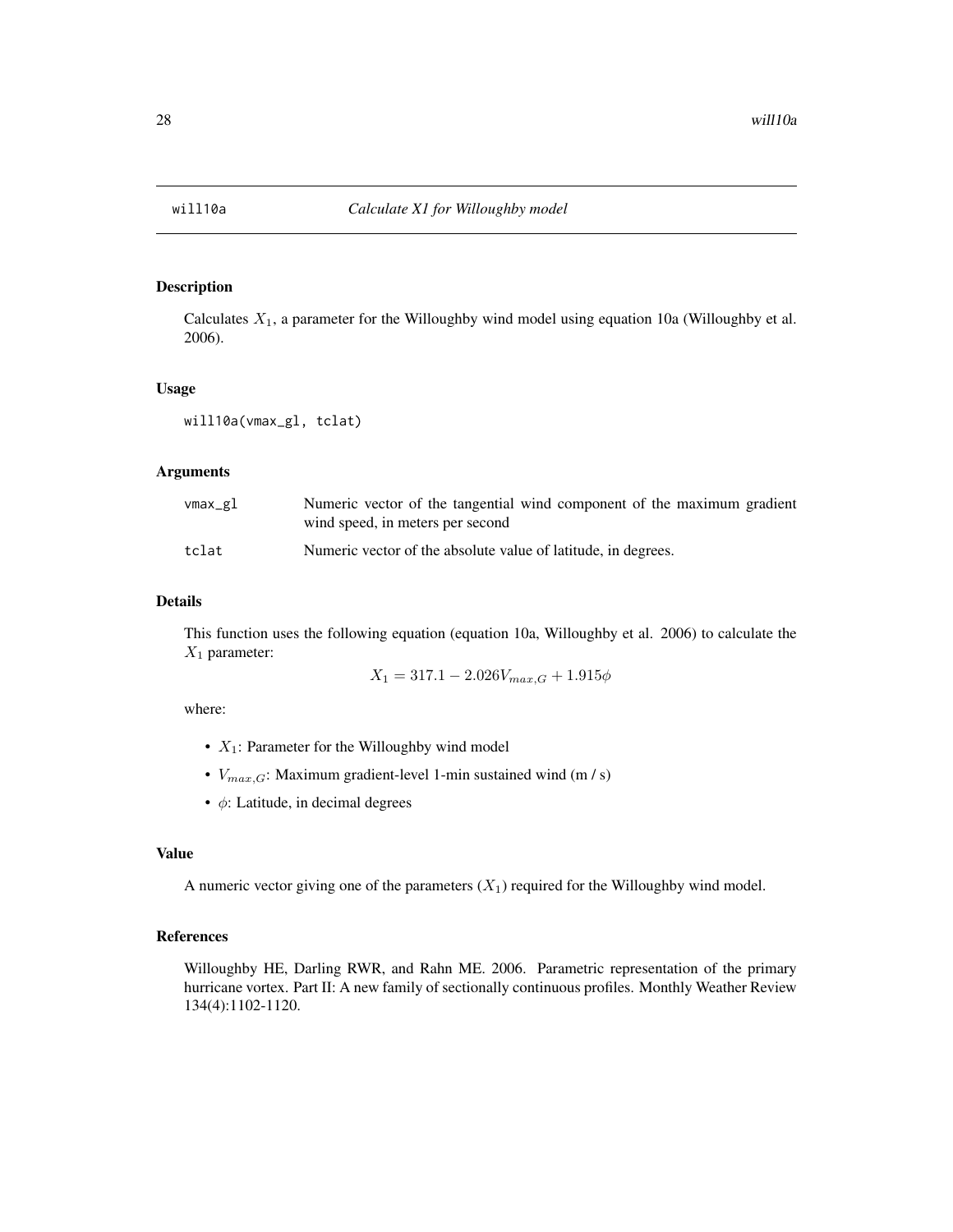<span id="page-28-0"></span>

Calculates n, a parameter for the Willoughby model, using equation 10b (Willoughby et al. 2006).

#### Usage

```
will10b(vmax_gl, tclat)
```
#### Arguments

| vmax_gl | Numeric vector of the tangential wind component of the maximum gradient<br>wind speed, in meters per second |
|---------|-------------------------------------------------------------------------------------------------------------|
| tclat   | Numeric vector of the absolute value of latitude, in degrees.                                               |

## Details

This function is calculating the equation:

 $n = 0.4067 + 0.0144V_{max,G} - 0.0038\phi$ 

where:

- *n*: Parameter for the Willoughby wind model
- $V_{max,G}$ : Maximum gradient-level 1-min sustained wind (m / s)
- $\bullet$   $\phi$ : Latitude, in decimal degrees

## Value

A numeric vector for  $n$ , a parameter needed for the Willoughby wind model.

## References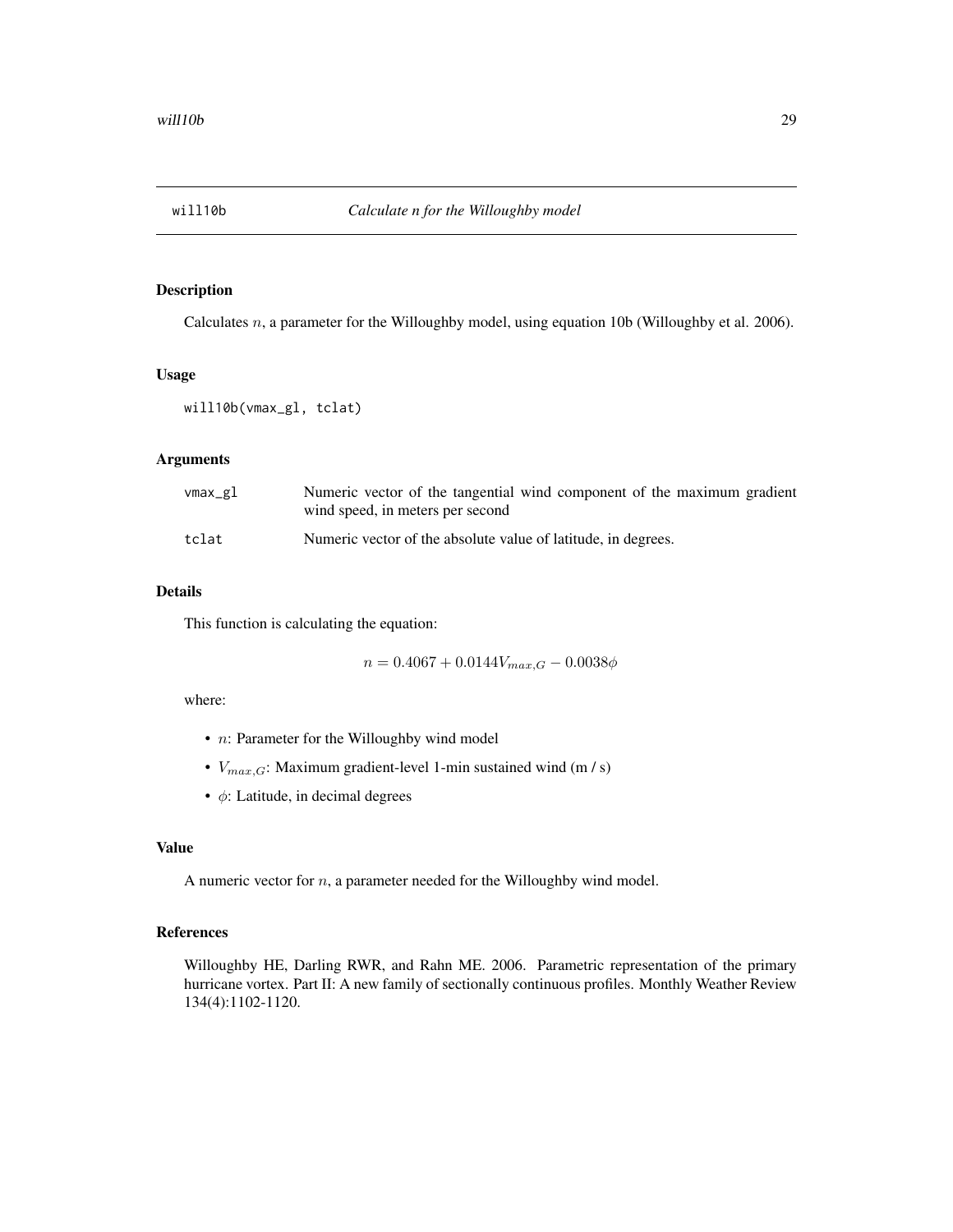<span id="page-29-0"></span>

Calculates A, a parameter for the Willoughby wind model, using equation 10c (Willoughby et al. 2006).

## Usage

will10c(vmax\_gl, tclat)

#### Arguments

| vmax_gl | Numeric vector of the tangential wind component of the maximum gradient<br>wind speed, in meters per second |
|---------|-------------------------------------------------------------------------------------------------------------|
| tclat   | Numeric vector of the absolute value of latitude, in degrees.                                               |

## Details

This function calculates A using equation 10c (Willoughby et al. 2006):

$$
A = 0.0696 + 0.0049V_{max,G} - 0.0064\phi
$$

## where:

- A: Parameter for the Willoughby wind model (any value of A calculated as negative is re-set to  $0)$
- $V_{max,G}$ : Tangential component of the maximum gradient-level sustained wind speed (in m / s)
- $\bullet$   $\phi$ : Latitude, in decimal degrees

Any negative values of A are reset to 0.

#### Value

A numeric vector that is a parameter required for the Willoughby model.

## References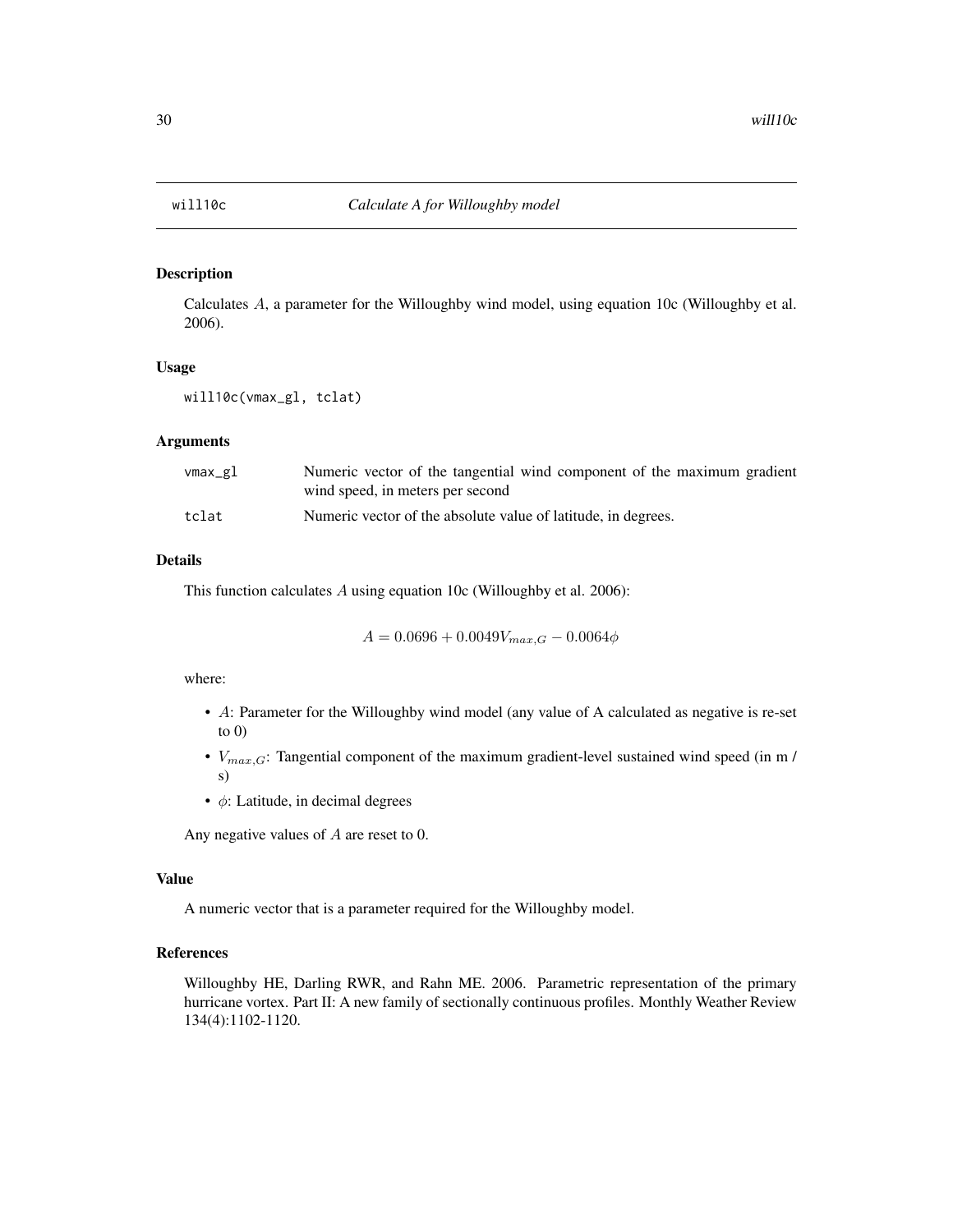<span id="page-30-0"></span>

Willoughby et al. (2006), Equation 1(a)

## Usage

will1a(vmax\_gl, r, Rmax, n)

## Arguments

| vmax_gl | Numeric vector of the tangential wind component of the maximum gradient<br>wind speed, in meters per second |
|---------|-------------------------------------------------------------------------------------------------------------|
|         | Numeric vector of radius from the storm center to the point you are measuring,<br>in kilometers             |
| Rmax    | Numeric vector of the radius at which the maximum wind occurs, in kilometers                                |
| n       | A numeric vector of one of the parameters of the Willoughby model.                                          |

| will2 |  | Willoughby et al. (2006), Equation 2 |
|-------|--|--------------------------------------|
|-------|--|--------------------------------------|

## Description

Calculates equation 2 from Willoughby et al. (2006).

## Usage

will2(r, R1)

## Arguments

|                | Numeric vector of radius from the storm center to the point you are measuring, |
|----------------|--------------------------------------------------------------------------------|
|                | in kilometers                                                                  |
| R <sub>1</sub> | Numeric vector of radius at start of transition zone, in kilometers            |

## Value

A numeric vector of the weighting parameter for Willoughby's wind profile equations  $(w)$ .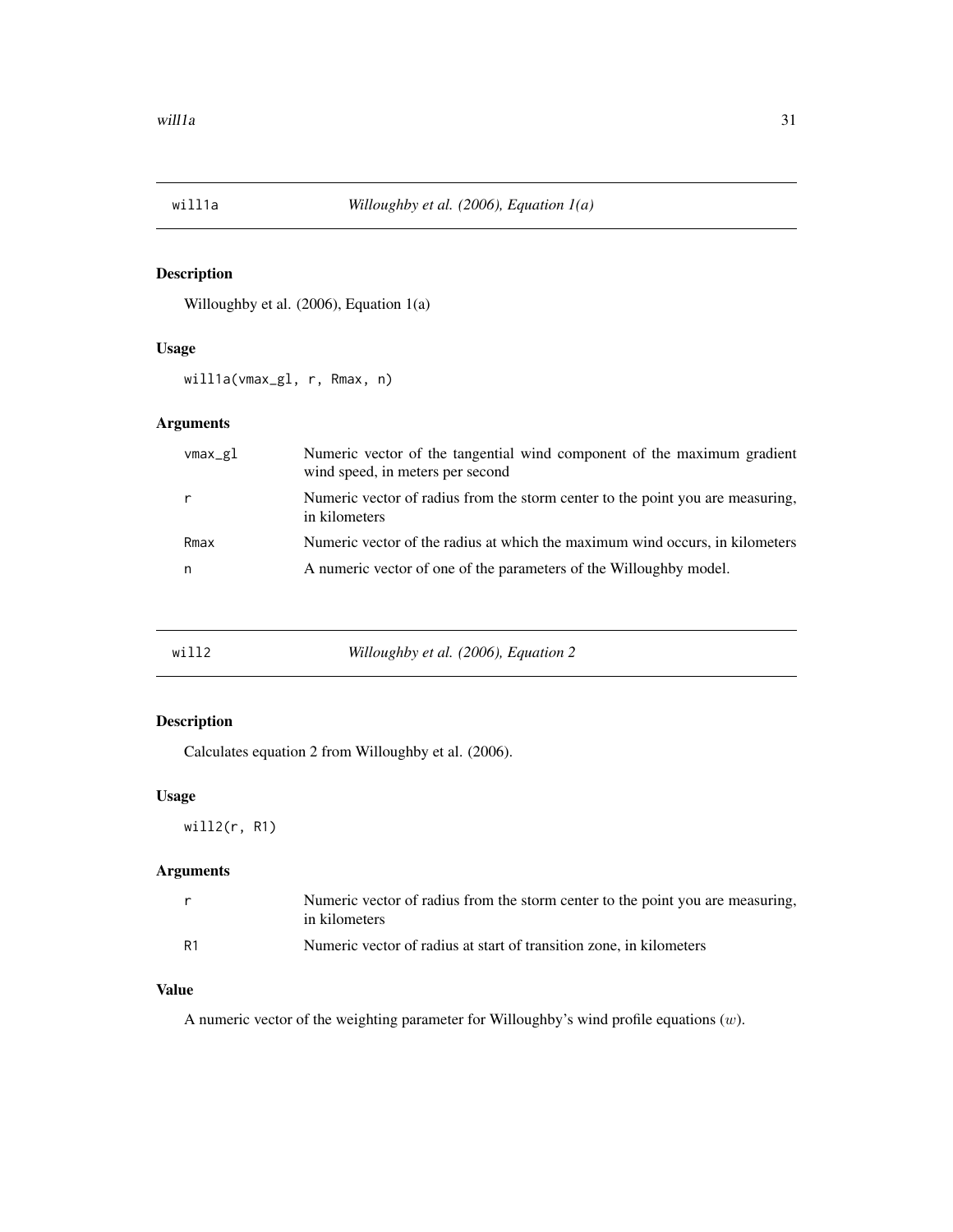<span id="page-31-0"></span>

Calculates values of both the function and the derivative of the function for which you are trying to solve the root in Eqn. 3 (the version using the dual exponential profile) of Willoughby et al. (2006).

#### Usage

will3\_deriv\_func(xi, eq3\_right)

#### Arguments

| хi        | A numerical value for $\xi$ from Willoughby et al. (2006), Eqn. 2                                                                                                   |
|-----------|---------------------------------------------------------------------------------------------------------------------------------------------------------------------|
| eq3_right | A numerical value with the right-hand side of Willoughby et al. (2006), Eqn. 3,<br>the dual-exponential version. This value is calculated at each storm observation |
|           | point using the will <sub>3</sub> _right function.                                                                                                                  |

#### Value

A numeric vector of length two. The first value is the calculated value of  $f'(x)$  for  $x = \xi$ , while the second value is the calculated value of  $f(x)$  for  $x = \xi$ . These two values are used in iterating through the Newton-Raphson method to determine  $\xi$ .

## References

Willoughby HE, Darling RWR, and Rahn ME. 2006. Parametric representation of the primary hurricane vortex. Part II: A new family of sectionally continuous profiles. Monthly Weather Review 134(4):1102-1120.

<span id="page-31-1"></span>will3\_right *Calculate right-hand side of Willoughby Eqn. 3*

#### Description

Calculates the right hand side of the version of Eqn. 3 in Willoughby et al. (2006) with the dual exponential profile.

#### Usage

will3\_right(n, A, X1, Rmax)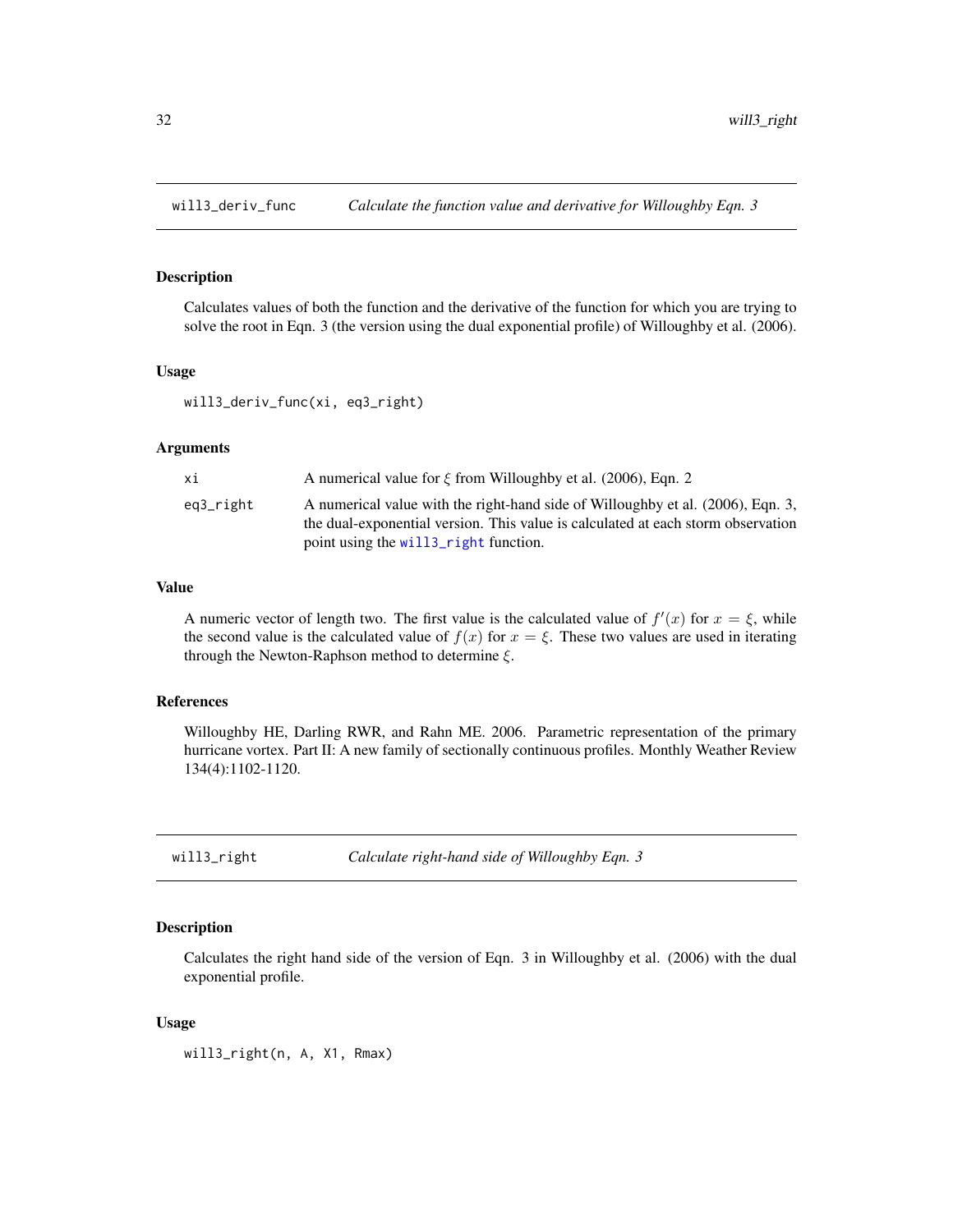#### <span id="page-32-0"></span>will7a 33

#### Arguments

| n    | A numeric vector of one of the parameters of the Willoughby model.                             |
|------|------------------------------------------------------------------------------------------------|
| A    | A numeric vector of one of the parameters of the Willoughby model.                             |
| X1   | A numeric vector of one of the parameters of the Willoughby model.                             |
| Rmax | A numeric vector giving the radius to maximum winds (in kilometers) for the<br>tropical storm. |

#### Value

A numeric vector with the value for the right-hand side of Eqn. 3 in Willoughby et al. 2006, using the dual exponential version of that equation.

## References

Willoughby HE, Darling RWR, and Rahn ME. 2006. Parametric representation of the primary hurricane vortex. Part II: A new family of sectionally continuous profiles. Monthly Weather Review 134(4):1102-1120.

will7a *Calculate radius of maximum winds*

## Description

Calculates the radius at which the maximum wind occurs  $(R_{max})$ , based on the maximum gradientlevel 1-min sustained wind ( $V_{max,G}$ ) and latitude ( $\phi$ ). This function implements Willoughby et al. (2006), Equation 7a.

#### Usage

will7a(vmax\_gl, tclat)

## Arguments

| vmax_gl | Numeric vector of the tangential wind component of the maximum gradient |
|---------|-------------------------------------------------------------------------|
|         | wind speed, in meters per second                                        |
| tclat   | Numeric vector of the absolute value of latitude, in degrees.           |

#### Details

This function fits the following equation:

 $R_{max} = 46.4e^{-0.0155V_{max,G}+0.0169\phi}$ 

#### where:

- $R_{max}$ : Radius from the storm center to the point at which the maximum wind occurs (km)
- $V_{max,G}$ : Tangential wind component of the gradient-level maximum wind speed (m / s)
- $\bullet$   $\phi$ : Latitude (degrees)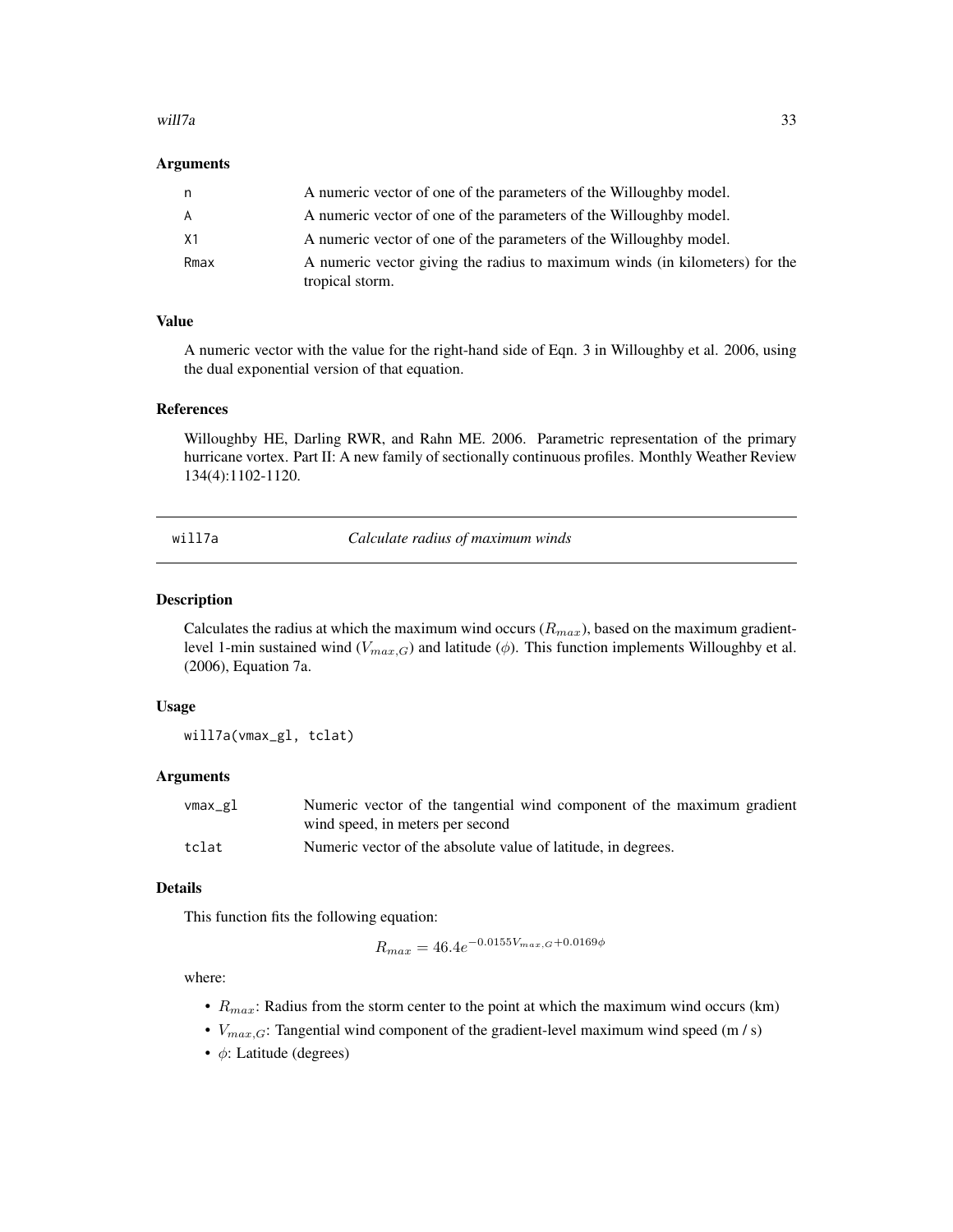## Value

A numeric vector with  $R_{max}$ , the radius of maximum winds, in kilometers.

## References